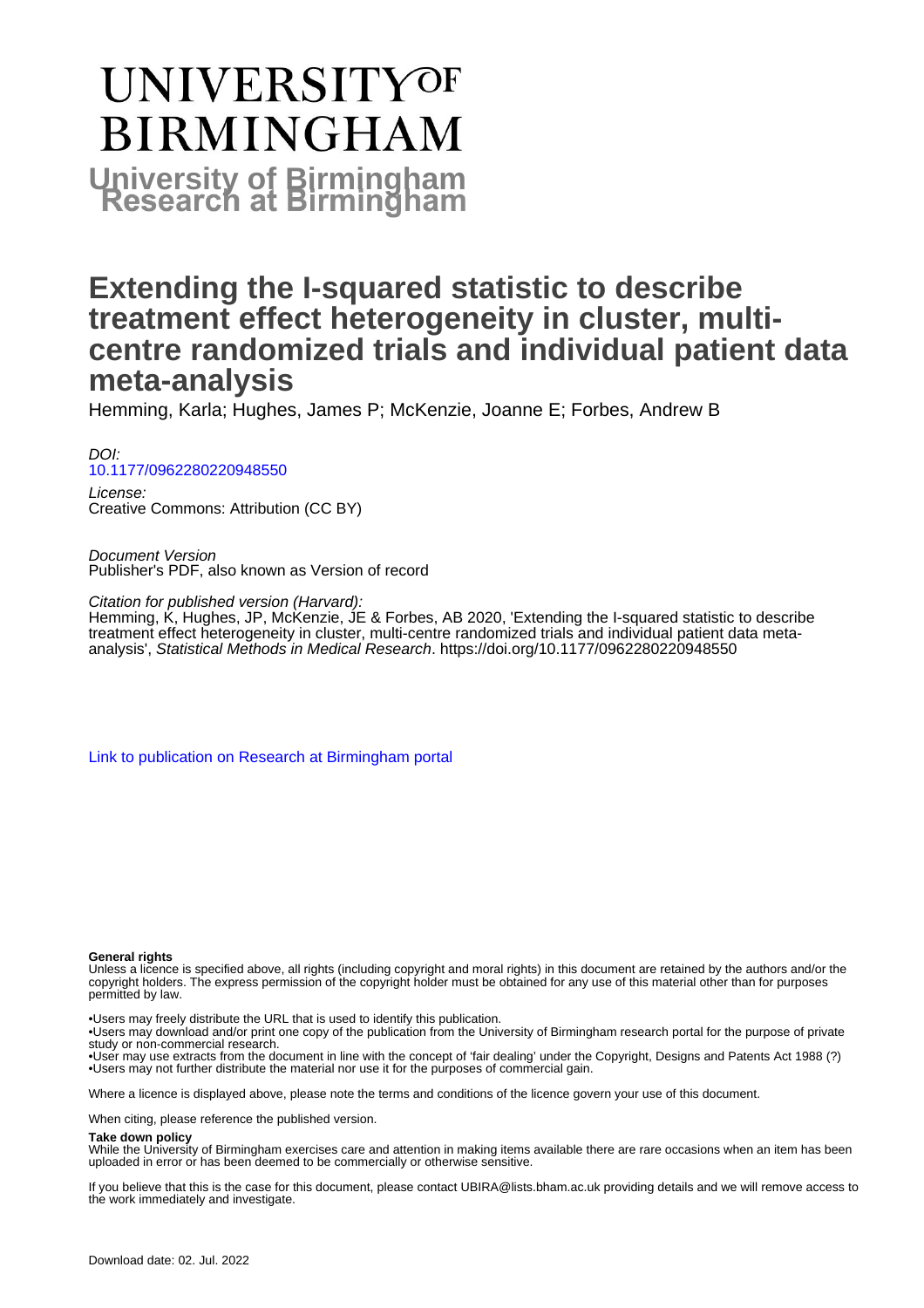Article

# Extending the I-squared statistic to describe treatment effect heterogeneity in cluster, multi-centre randomized trials and individual patient data meta-analysis



Statistical Methods in Medical Research 0(0) 1–20 C The Author(s) 2020  $\boxed{6}$   $\boxed{0}$ 

Article reuse guidelines: [sagepub.com/journals-permissions](http://uk.sagepub.com/en-gb/journals-permissions) [DOI: 10.1177/0962280220948550](http://dx.doi.org/10.1177/0962280220948550) <journals.sagepub.com/home/smm>



# Karla Hemming<sup>l</sup> ®[,](https://orcid.org/0000-0002-2226-6550) James P Hughes<sup>2</sup>, Joanne E McKenzie<sup>3</sup> and Andrew B Forbes<sup>3</sup>

#### Abstract

Treatment effect heterogeneity is commonly investigated in meta-analyses to identify if treatment effects vary across studies. When conducting an aggregate level data meta-analysis it is common to describe the magnitude of any treatment effect heterogeneity using the I-squared statistic, which is an intuitive and easily understood concept. The effect of a treatment might also vary across clusters in a cluster randomized trial, or across centres in multi-centre randomized trial, and it can be of interest to explore this at the analysis stage. In cross-over trials and other randomized designs, in which clusters or centres are exposed to both treatment and control conditions, this treatment effect heterogeneity can be identified. Here we derive and evaluate a comparable I-squared measure to describe the magnitude of heterogeneity in treatment effects across clusters or centres in randomized trials. We further show how this methodology can be used to estimate treatment effect heterogeneity in an individual patient data meta-analysis.

#### Keywords

Cluster-randomized trials, multi-centre randomized trials, individual patient data meta-analysis, treatment effect heterogeneity, I-squared

# 1 Introduction

It is well recognized that the effects of treatments will not be the same across all populations.<sup>1</sup> This variation of the effectiveness of treatments is referred to as treatment effect heterogeneity. Treatment effect heterogeneity might be expected across different patient characteristics (for example age, severity of disease, etc.) and possibly across different settings (for example different geographies, or different centres).<sup>2</sup> In any realization of treatment effects across different groups the actual variation observed is a combination of "true" treatment effect variation and variation due to sampling error. If it is of interest to estimate how much the "true" treatment effects vary, various analysis methods allow differentiation of these different components of variation.<sup>2-4</sup>

Treatment effect heterogeneity is commonly investigated in systematic reviews and meta-analyses. Indeed, the term treatment effect heterogeneity might be most commonly associated with meta-analyses. Here, treatment effect heterogeneity across studies is not atypical, again because treatments might work differently across different patient groups or across different settings.<sup>5</sup> Moreover, variation across studies in estimated treatment effects might also occur due to different ways studies are conducted (for example, it might represent subtle differences in the way the intervention is delivered). In a meta-analysis, using study-level aggregate data (where each study

 $^{\rm 2}$ Department of Biostatistics, University of Washington, Seattle, WA, USA

Corresponding author:

<sup>&</sup>lt;sup>1</sup>Institute of Applied Health Research, University of Birmingham, Birmingham, UK

<sup>&</sup>lt;sup>3</sup>School of Public Health and Preventive Medicine, Monash University, Melbourne, Australia

Karla Hemming, Institute of Applied Health Research, University of Birmingham, Birmingham, UK. Email: [k.hemming@bham.ac.uk](mailto:k.hemming@bham.ac.uk)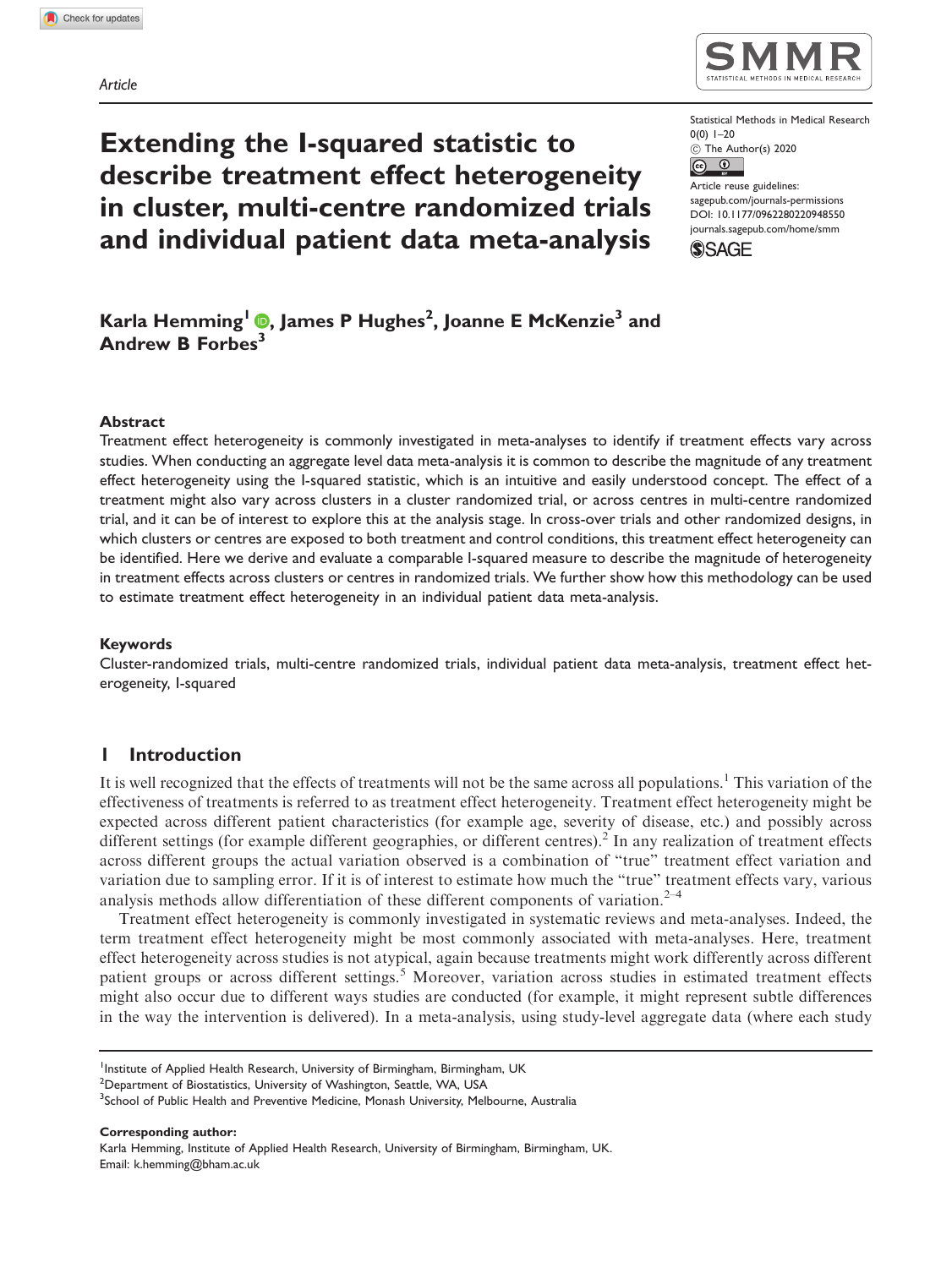provides an estimated treatment effect and standard error), treatment effect heterogeneity is incorporated by the use of what is known as a random effects meta-analysis. Random effect meta-analyses conceptually include parameters to allow for an interaction between treatment effect and study (to model differences in how treatments work across studies). The I-squared statistic has been advocated as a measure to quantify the amount of treatment effect heterogeneity.<sup>6</sup> The statistic has several advantages, including its interpretation being independent of the treatment effect metric (i.e. relative risk or odds ratio); and, most importantly, I-squared is intuitive and easily understood.6 Increasingly, however, individual-level data from studies are available. In such cases, the metaanalysis can be conducted using a one-stage (fitting a generalized linear mixed model with random effects for study by treatment interactions)<sup>4,7,8</sup> or two-stage (analysing each individual study to estimate treatment effects and then pooling across studies using a random-effects meta-analysis). The I-squared estimate of treatment effect heterogeneity arises naturally in the two-stage approach but there is as yet no recommended way to describe the extent of treatment effect heterogeneity in the one-stage approach. $9-11$ 

Treatment effect heterogeneity might also be expected within a randomized trial. In cluster randomized trials, it is common practice to use a generalized linear mixed model for analysis.<sup>12</sup> Note that the random effects typically included in this mixed model – often referred to as random intercepts – describe the differences between the clusters before treatment.<sup>13</sup> This is in contrast to a meta-analysis where random effects describe the differences between studies in how they react to the treatment. In parallel cluster trials, whilst it may be anticipated that the treatment effects vary across clusters, the trial design does not allow estimation of this. This is because clusters are either fully exposed or unexposed to the intervention and so effects of clusters are confounded with any differential effects of treatments. However, it is possible to estimate treatment by cluster heterogeneity in cluster trials in which treatment is crossed with cluster. This includes stepped-wedge and cross-over cluster trials.<sup>14,15</sup> In the generalized linear mixed model setting, this is achieved by the addition of a random cluster by treatment interaction (to model between cluster variability in the treatment effect).<sup>16,17</sup>

In individually randomized trials, interest in treatment effect heterogeneity is usually across a small number of sub-groups, such as whether the treatment works differentially in males and females. Consequently, treatment effect heterogeneity is commonly investigated through sub-group analyses.<sup>18</sup> Here true variation across groups in treatment effects is formally differentiated from sampling variation using interaction tests.<sup>3</sup> However, in pragmatic trials, interest might also arise in whether a treatment might work differentially across centres in a multicentre randomized trial. Variation in treatment effects across centres might plausibly represent differential levels of fidelity or surgeon skill for example (i.e. again subtle variations in the way the intervention is delivered). Furthermore, randomization in multi-centre randomized trials is usually stratified by centre and so consequently analysis should also include a random centre effect (similar to how a random cluster effect is included in a cluster randomized trial).<sup>19</sup> Thus, the analysis setup is very similar to that of a cluster randomized trial, and again in the generalized linear mixed model setting, modelling centre by treatment effect heterogeneity can be achieved by the addition of a random centre by treatment interaction.

Thus, describing and modelling treatment effect heterogeneity in systematic reviews and aggregate level data meta-analysis is common. Yet, when analysing individual-level data from a systematic review there is as yet no parallel measure to the I-squared statistic. In addition, treatment effect heterogeneity can be of interest in primary studies, such as multi-centre randomized trials and cluster randomized trials. Furthermore, there is a strong parallel between how all these data would be analysed in a generalized linear mixed model setup. Consequently, here we propose intuitive metric, derived from the generalized linear mixed model, for quantifying treatment effect heterogeneity in individual patient data meta-analysis, multi-centre individually randomized trials, and cluster randomized trials, derived from the generalized linear mixed model. We investigate how this metric compares with the conventional I-squared metric in meta-analyses and evaluate the performance of the metric across several scenarios (small vs. large studies; low vs. high heterogeneity, etc.). We then illustrate this metric by applying it to several examples (individual patient data meta-analysis, cluster trial and multi-centre randomized trial). We assume a superiority comparison of two treatments, a continuous outcome, cross-sectional designs and an exchangeable correlation structure.

#### 2 Background

In the pooling of treatment effect estimates from multiple studies where aggregate data are available, treatment effect heterogeneity (across studies) is incorporated using a random effects meta-analysis.<sup>6</sup> In addition, the extent of treatment effect heterogeneity can be described using the I-squared statistic and tested for using a statistical test, known as the Q-statistic test. These are all outlined below.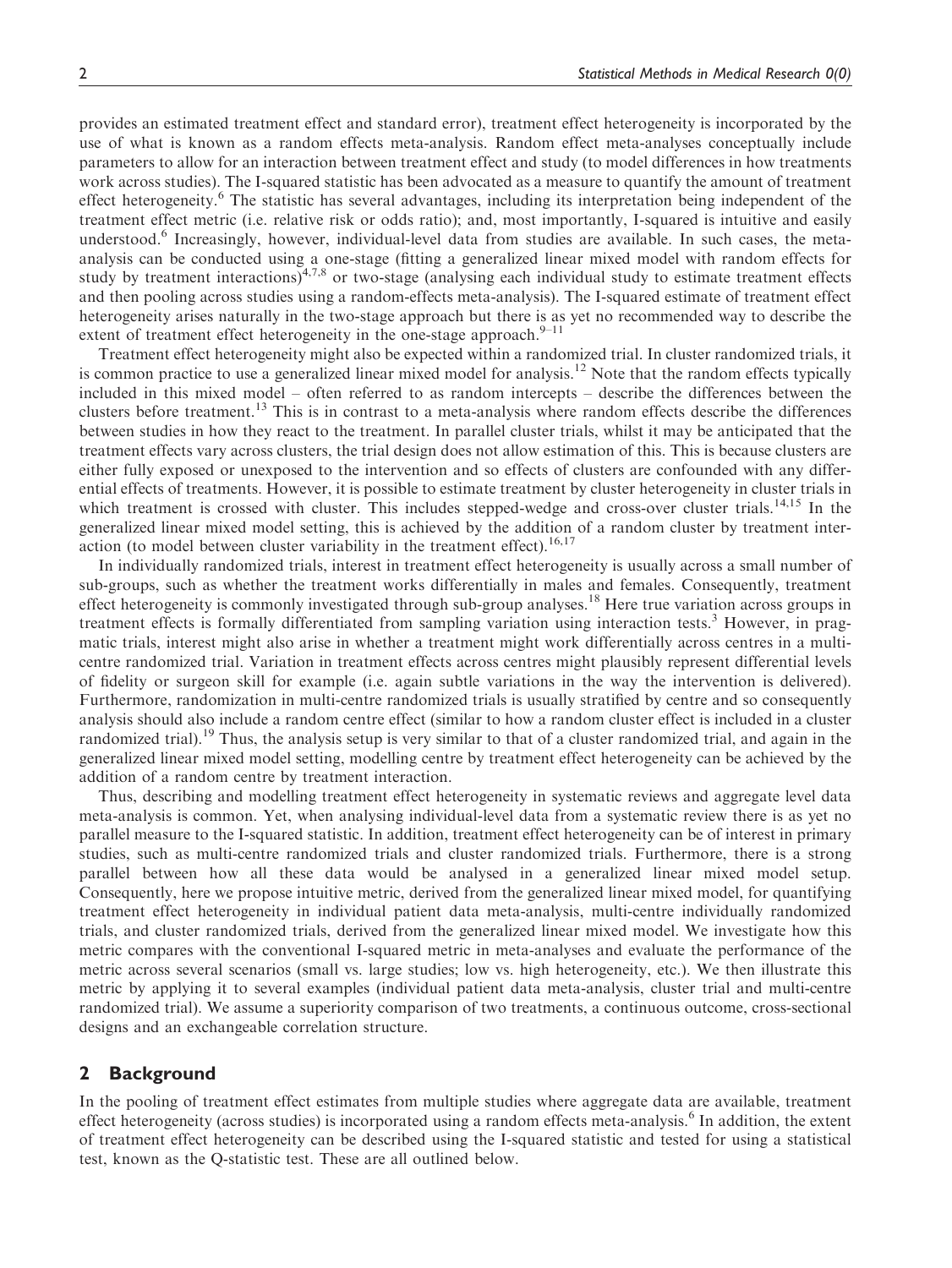The Q-statistic is a test-statistic for treatment effect heterogeneity in a meta-analysis, such that

$$
Q = \sum_{j=1}^{K} \hat{\sigma}_j^{-2} (\hat{\theta}_j - \hat{\theta})^2
$$
 (1)

where *j* represents study (*K* in total);  $\hat{\theta}_j$  is the (estimated) treatment effect for study *j*;  $\hat{\sigma}_j^{-2}$  is the precision of the estimated treatment effect for study j and  $\hat{\theta}$  is the weighted pooled estimate of the treatment effect across all studies. Under a random effects meta-analysis, the pooled effect of the treatment is  $\hat{\theta} = \sum_{n=1}^{\infty} \hat{\theta}$  $\sum$  $\theta_{j^w_j}$  $\frac{y_j}{w_j}$  where  $w_j = \frac{1}{\hat{\sigma}_j^2 + \hat{\tau}^2}$ , where  $\hat{\tau}^2$  is the (estimated) variance of the distribution of the  $\theta_j$ 's. So, here  $\tau^2$  is the (true) between-study variation in treatment effects. The parameter  $\tau^2$  is usually estimated by what is known as the methods of moments or DerSimonian and Laird approach;<sup>20</sup> although it is increasingly recognized that residual maximum likelihood

(REML) approaches have better performance properties.<sup>21</sup> Under large samples (i.e. large K)  $Q \sim X_{K-1}^2$ Under circumstances where the variance of treatment effect for study  $j$  does not vary across studies (i.e.  $\sigma_j^2 = \sigma^2$ ), the intuitive measure of between-study heterogeneity ( $I^2$ ) is

$$
I^2 = 100\% * \frac{\hat{\tau}^2}{\hat{\tau}^2 + \hat{\sigma}^2}
$$
 (2)

That is, I-squared is the ratio of the (estimated) between-study variability of the treatment effect  $(\hat{\tau}^2)$  to the sum of the (estimated) between-study variability ( $\hat{\tau}^2$ ) and the (estimated) within-study variability ( $\hat{\sigma}^2$ ). At this point we note that whilst this ratio of variances looks a little like an intra-cluster correlation (ICC), it is not, a point to which we return to in section 2.2. When  $\sigma_j^2$  varies across studies it turns out that

$$
I^2 = 100\% \times \frac{Q - (K - 1)}{Q} \tag{3}
$$

The predictive interval is used to represent the region in which it is expected that 95% of true trial-specific treatment estimates will fall

$$
\left[\hat{\theta} - t_{\alpha/2, K-1} \times \sqrt{(\hat{\tau}^2 + SE(\hat{\theta})^2)} \text{ to } \hat{\theta} + t_{\alpha/2, K-1} \times \sqrt{(\hat{\tau}^2 + SE(\hat{\theta})^2)}\right]
$$
(4)

where  $t_{\alpha/2,K-1}$  is the critical value of the t-distribution with  $K-1$  degrees of freedom and an area of  $\alpha/2$  in both tails and where  $SE(\hat{\theta})^2 = \sqrt{1/\sum w_j}$  is the estimated standard error of the pooled treatment effect  $\hat{\theta}$ .<sup>20,22</sup> This predictive interval provides estimated bounds in which a treatment effect might fall for a study not included in the meta-analysis. This set of methods is referred to as the two-stage approach because the data are analysed firstly at the level of the individual study and then pooled in a second step across studies.<sup>8</sup> We now explore modelling of treatment effect heterogeneity in meta-analysis with individual data and extend these ideas to cluster randomized trials and multi-centre randomized trials.

# 2.1 Modelling treatment effect heterogeneity in a one-stage individual patient data meta-analysis

Now we consider individual patient data meta-analysis where individual rather than aggregate level data are available. To model treatment effect heterogeneity the following model has been proposed<sup>7</sup>

$$
y_{ijs} = \mu + x_{ijs}\theta + \alpha(C)_j + x_{ijs}\alpha(CT)_j + e_{ijs}
$$
  
\n
$$
e_{ijs} \sim N[0, \sigma_e^2]
$$
\n(5)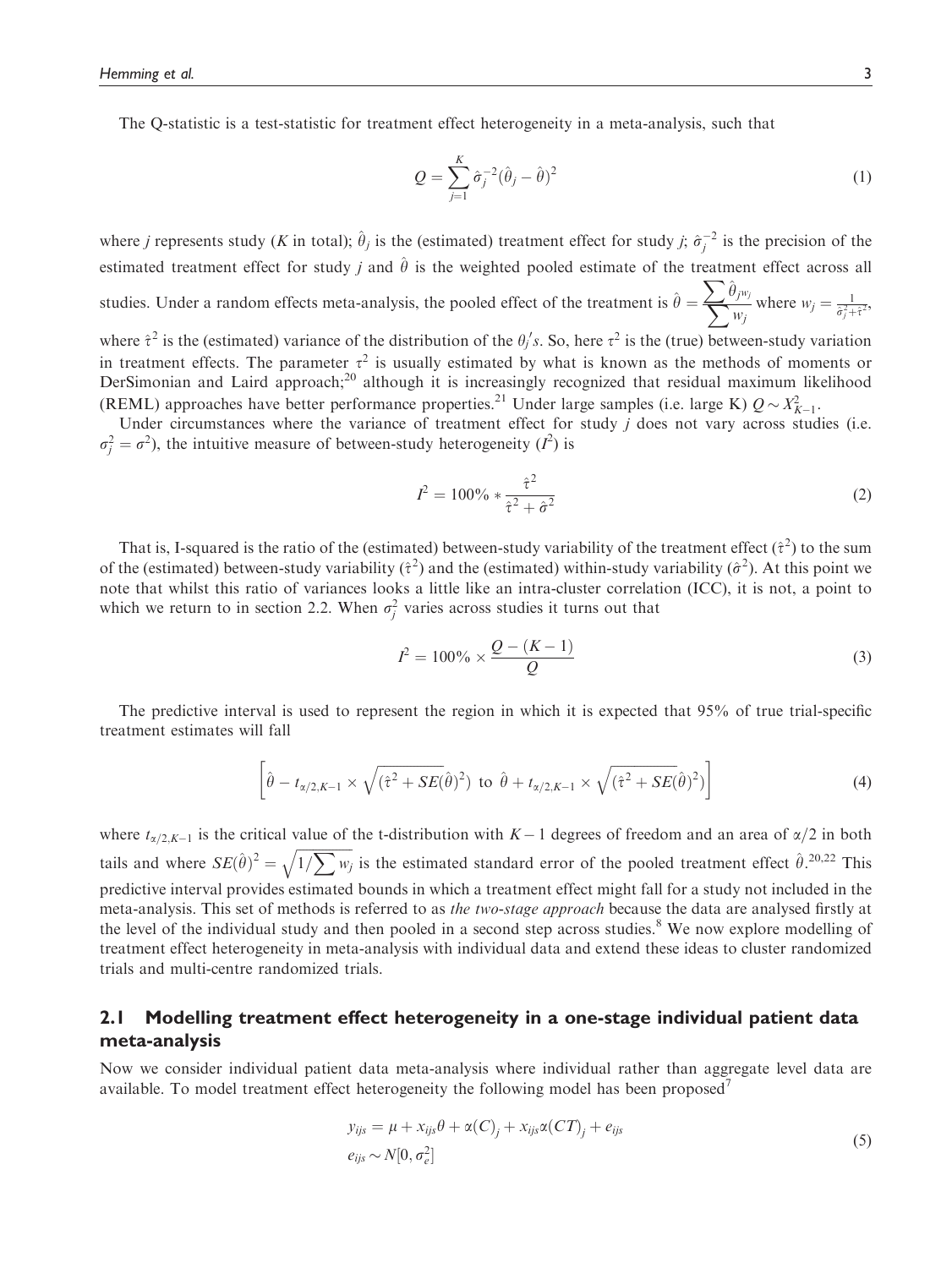where

$$
\begin{pmatrix} \alpha(C)_j \\ \alpha(CT)_j \end{pmatrix} \sim N \begin{pmatrix} 0 \\ 0 \end{pmatrix}, \begin{pmatrix} \tau_C^2 & \sigma_{CT} \\ \sigma_{CT} & \tau_{CT}^2 \end{pmatrix}
$$

and where  $y_{ijs}$  is the outcome for individual  $i$  ( $i = 1...m_j$ ), in study  $j$  ( $j = 1...K$ ), and in arm s ( $s = 0, 1$ );  $\mu$  is the mean in the control arm (across all studies);  $x_{ijs}$  is the individual-level treatment indicator for individual i in study j and arm s (1: treatment; 0: control);  $\theta$  is the treatment effect;  $\alpha(C)_i$  a random intercept for study j, with variance  $\tau_C^2$ ; and  $\alpha (CT)$  is a random interaction between study and treatment (with variance  $\tau_{TC}^2$ ); and  $e_{ijs}$  a residual error term with variance  $\sigma_e^2$ . We use the notation  $\alpha(C)$  to denote the random *study* effect, even though  $\alpha(S)$  might have been more intuitive, to retain a consistency in terminology in later models where  $\alpha(C)$  denotes a random *cluster* effect. The non-zero covariance term  $\sigma_{CT}$  importantly allows flexibility in whether there is more variation in the control or treatment arm. Note that here  $\tau_C^2$  describes the variation between studies in the absence of treatment. In an individual patient data meta-analysis, this is commonly substituted by a fixed effect and is sometimes referred to as stratifying by study.<sup>8,23</sup> Equation (5) could be re-formatted replacing  $\alpha(C)$ , with fixed study effects. Using fixed effects for studies draws a parallel between the one-stage approach and that commonly fitted under a twostage approach, a point to which we return to in the discussion. Further,  $\tau_{CT}^2$  represents the variation between studies in their response to treatment (and so is akin to  $\tau^2$  in a meta-analysis). Also note that K represents the total number of studies; and the total sample size for each study is  $M_i = 2m_i$ . We assume here that within any given study the sample size in treatment and control arms are equal, which is not an unreasonable assumption in most cases.

Based on this model we propose the I-squared statistic from a one-stage approach. As a recap the I-squared statistic is the between-study variability of the treatment effect divided by the sum of the between-study variability and the average within-study variability. Consequently, the proposed measure of treatment heterogeneity is

$$
I^2 = 100\% \times \frac{\tau_{CT}^2}{\hat{\tau}_{CT}^2 + \frac{2\hat{\sigma}_e^2}{\bar{m}}}
$$
(6)

where  $\bar{m}$  is the harmonic mean of the study-arm sizes. Thus I-squared is the ratio of the between-study variability of the treatment effect estimated by the model  $(\hat{\tau}_{CT}^2)$  divided by the sum of the between-study variability  $(\hat{\tau}_{CT}^2)$  and the average within-study variability (estimated as  $\frac{2\hat{\sigma}_{\epsilon}^2}{m}$ , see Appendix 1 for f study effects been used in equation (5), this formula for I-squared would still hold.

The estimated between-study estimate of variability,  $\hat{\tau}_{CT}^2$  can also be used directly along with the estimated treatment effect (averaged across studies),  $\hat{\theta}$ , to describe the extent of treatment effect heterogeneity, by the use of

$$
\left[\hat{\theta} - t_{\alpha/2, K-1} \sqrt{(\hat{\tau}_{TC}^2 + SE(\hat{\theta})^2)} \text{ to } \hat{\theta} + t_{\alpha/2, K-1} \sqrt{(\hat{\tau}_{TC}^2 + SE(\hat{\theta})^2)}\right]
$$
(7)

where  $SE(\hat{\theta})^2$  is the standard error of the estimated treatment effect  $\hat{\theta}$  estimated from the mixed model. Studyspecific estimates of treatment effects can be obtained using the best linear unbiased estimates of the study-specific random treatment effects (illustrated in examples that follow).<sup>24</sup> This set of methods is referred to as one-stage approach because the data are analysed by a single model and do not include the separate phase of analysing the individual studies.

### 2.2 Modelling treatment effect heterogeneity in cluster randomized trials

We now consider a two arm parallel cluster randomized trial. Here treatment is assigned at the level of the cluster. For completeness we build up analysis models from the conventional model to a model with cluster by treatment interactions. The conventional analysis model for this simple setup is

$$
y_{ij} = \mu + x_j \theta + \alpha(C)_j + e_{ij}
$$
  
\n
$$
\alpha_{j(C)} \sim N[0, \tau_C^2]
$$
  
\n
$$
e_{ij} \sim N[0, \sigma_e^2]
$$
\n(8)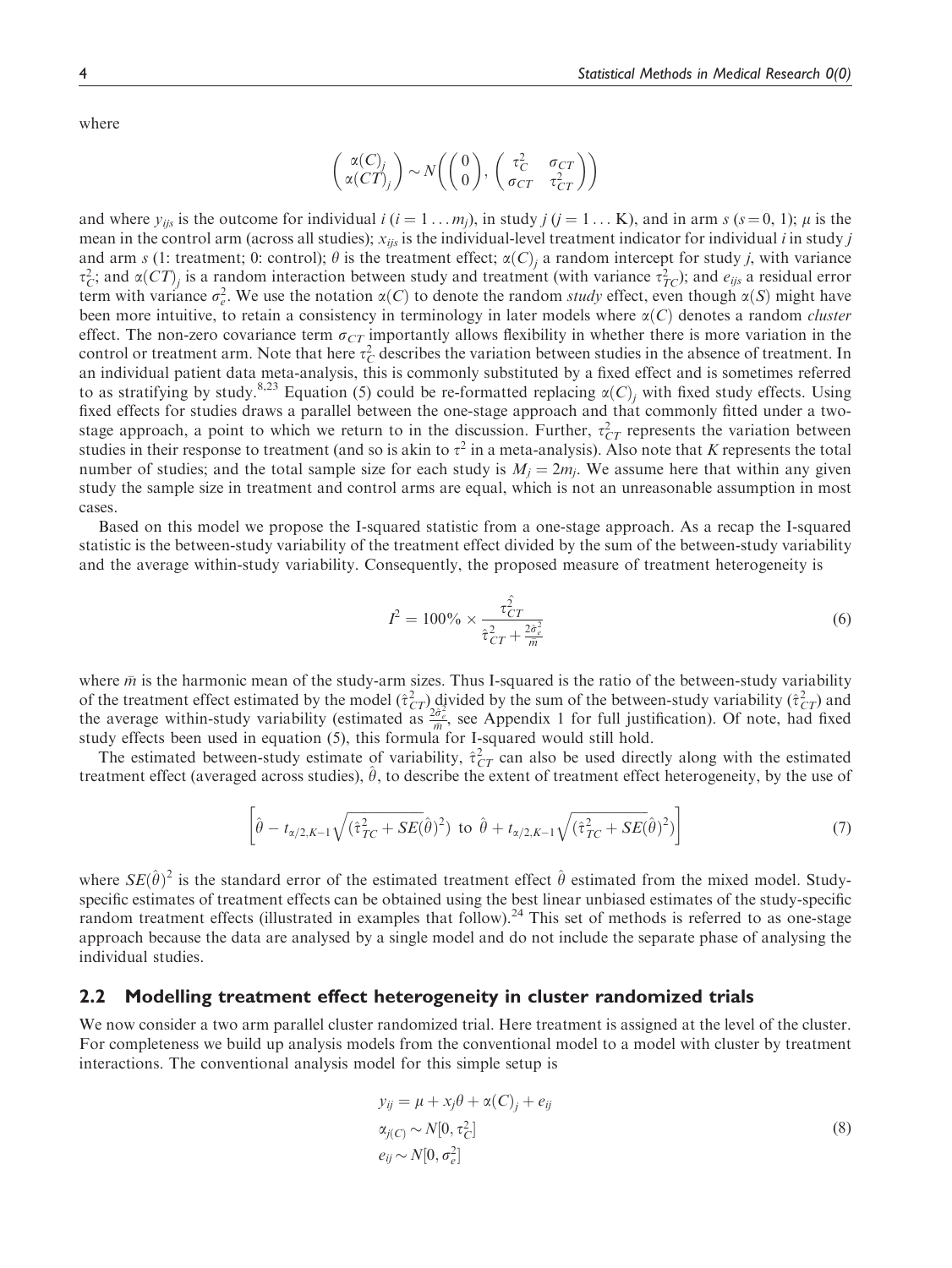where  $y_{ij}$  is the outcome for individual  $i$  ( $i = 1...M_j$ ) in cluster  $j$  ( $j = 1...K$ );  $\mu$  is the mean in the control arm (across all clusters);  $x_i$  is the cluster-level treatment indicator (1: treatment; 0: control);  $\theta$  is the treatment effect;  $\alpha(C)_j$  a random intercept for cluster j, with variance  $\tau_C^2$ ; and  $e_{ij}$  a residual error term with variance  $\sigma_e^2$ . Again, we note that here  $\tau_C^2$  has a different interpretation to  $\tau^2$  in a meta-analysis, where  $\tau^2$  usually describes variation in response to treatment, because here  $\tau_C^2$  describes the variation between clusters in the absence of treatment. Also note that K now represents the total number of clusters (as opposed to number of studies earlier), although we do not change notation as in what follows there is a one to one correspondence between the number of studies and clusters. The cluster size is represented by  $M_i$  (note that  $M_i$  represented study-size in the one-stage individual patient data meta-analysis).

In stepped-wedge, cluster cross-over trials and other trials where treatment is crossed with clusters, the studies are conducted over multiple periods.<sup>25,26</sup> In the stepped-wedge trial, exposure to the intervention is partially confounded with time and so analysis models need to adjust for time effects. In cluster cross-over trials, adjustment for time effects can remove any residual time effects. For the analysis of cross-over trials, equation (8) is usually extended by incorporating fixed effects for each time period

$$
y_{ijs} = \mu + \phi_s + x_{js}\theta + \alpha(C)_j + e_{ijs}
$$
  
\n
$$
\alpha_j \sim N[0, \tau_C^2]
$$
  
\n
$$
e_{ijs} \sim N[0, \sigma_e^2]
$$
\n(9)

where s is the time period of measurement;  $\phi_s$  is a fixed categorical effect for measurements taken in period s (with  $\phi_1 = 0$  for identifiability); and  $y_{iis}$  now represents the outcome measured on individual  $i$  ( $i = 1 \dots m_{is}$ ), in cluster j  $(j = 1... K)$ , at time point s  $(s = 1... S)$ ; and so  $x_{js}$  denotes exposure to treatment in cluster j at time point s; and  $\mu$ represents the mean of the outcome in the first period under the control condition. Note that we use the notation s to represent time, when  $t$  might be more intuitive again to retain a consistency in notation, and because  $arm$ (denoted by s) has been replaced by *time*. Now  $m_{is}$  represents the number of measurements in each cluster-period such that the total cluster size is  $M_j = \sum_s m_{js}$ . The total sample size across all clusters is therefore  $\sum_j M_j$ .

Models are extended to allow for treatment effect heterogeneity by including an interaction term between treatment effect and cluster<sup>16</sup>

$$
y_{ijs} = \mu + x_{js}\theta + \phi_s + \alpha(C)_j + x_{js}\alpha(CT)_j + e_{ijs}
$$
  
\n
$$
e_{ijs} \sim N[0, \sigma_e^2]
$$
\n(10)

where

$$
\begin{pmatrix} \alpha(C)_j \\ \alpha(CT)_j \end{pmatrix} \sim N \begin{pmatrix} 0 \\ 0 \end{pmatrix}, \begin{pmatrix} \tau_C^2 & \sigma_{CT} \\ \sigma_{CT} & \tau_{CT}^2 \end{pmatrix}
$$

Here  $\alpha(C)$  represents the main cluster effect (a random effect) and  $\alpha(CT)$  represents the interaction between cluster and treatment (again a random effect) again with a non-zero covariance term ( $\sigma_{CT}$ ). Random cluster effects thus allow variation across clusters under control condition; and an additional component of variation across clusters under treatment. It is noted that this analysis model is conceptually identical (other than the inclusion of period effects) to the analysis model for an individual patient data meta-analysis (equation (5)). Therefore, for trials where treatment is crossed with cluster, the proposed I-squared is

$$
I^{2} = 100\% \times \frac{\hat{\tau}_{CT}^{2}}{\hat{\tau}_{CT}^{2} + \frac{4\hat{\sigma}_{e}^{2}}{S\bar{m}}}
$$
(11)

where  $\bar{m}$  is the harmonic mean of the cluster-period sizes; and so  $S\bar{m}$  is the average total cluster size. Thus I-squared is the ratio of the between-cluster variability of the treatment effect estimated by the model  $(\hat{\tau}_{CT}^2)$  divided by the sum of the between-cluster variability  $(\hat{\tau}_{CT}^2)$  and the average within-cluster variability (approximated as  $\frac{4\hat{\sigma}_{e}^{2}}{5m}$ , see Appendix 1 for derivation). At this point it becomes clear that the construct of an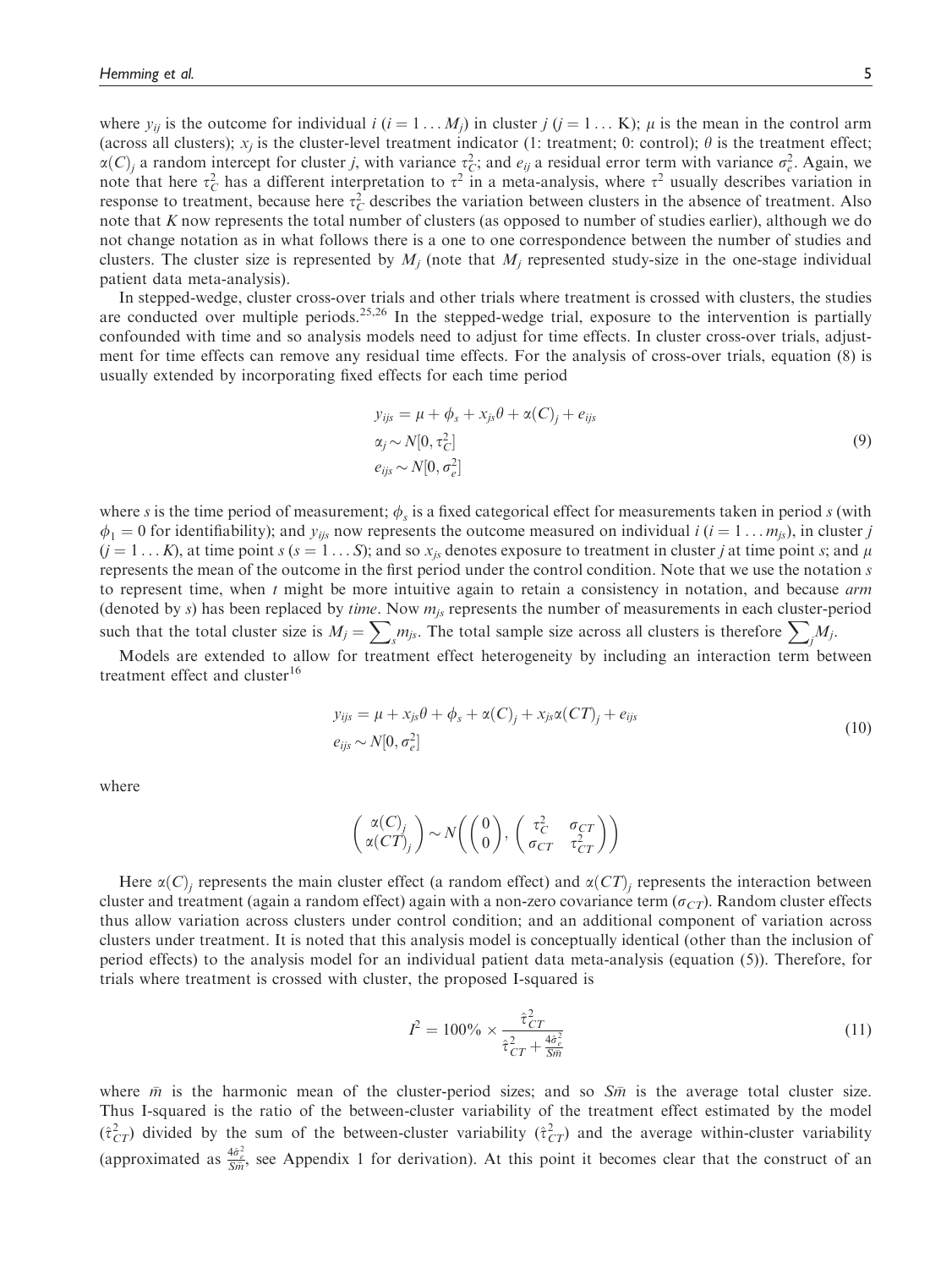I-squared is quite different to the ICC which is not sample size dependent. We also note that here the withincluster variance has been estimated assuming each cluster size under the control and intervention conditions are approximately equal (see Appendix 1). In cluster cross-over trials, this is likely to be the case. However, in stepped-wedge and other designs in which there are differential numbers of observations within clusters by treatment condition, this value can be estimated more accurately

$$
I^{2} = 100\% \times \frac{\hat{\tau}_{CT}^{2}}{\hat{\tau}_{CT}^{2} + \hat{\sigma}_{e}^{2} \sum_{j} \frac{1}{\bar{m}_{j}} (\frac{1}{s_{j}} + \frac{1}{(S - s_{j})})}
$$
(12)

where  $s_i$  denotes the number of time periods that cluster *j* is observed under the intervention condition (Appendix 1). Again, had fixed study effects been used instead of random cluster effects this formula for I-squared would still hold.

Again, the estimated between-study estimate of variability,  $\hat{\tau}_{CT}^2$  can also be used directly along with the estimated treatment effect (averaged across clusters),  $\hat{\theta}$ , to describe the extent of treatment effect heterogeneity, by the use of

$$
\left[\hat{\theta} - t_{\alpha/2, K-1} \sqrt{(\hat{\tau}_{TC}^2 + SE(\hat{\theta})^2)} \text{ to } \hat{\theta} + t_{\alpha/2, K-1} \sqrt{(\hat{\tau}_{TC}^2 + SE(\hat{\theta})^2)}\right]
$$
(13)

Here the choice of degrees of freedom is not immediately clear, but we have opted to retain the same number  $(K-1)$  that is typically used in a meta-analysis to describe treatment variation across K studies, relying on the analogy between clusters and studies. An alternative might be what is sometimes referred to as the between-within degrees of freedom:  $S(K-1)$ . And, again cluster-specific estimates of treatment effects can be obtained using the best linear unbiased estimates of the cluster-specific random effects.<sup>24</sup>

#### 2.3 Modelling treatment effect heterogeneity in multi-centre randomized trials

Now we consider a multi-centre individually randomized trial. Where randomization is stratified by centre, then precision of the treatment effect is increased by including a random centre effect.<sup>19</sup> In addition to a random centre effect we also include a random centre by treatment effect (to model treatment effect heterogeneity) and so propose the following model

$$
y_{ijs} = \mu + x_{ijs}\theta + \alpha(C)_j + x_{ijs}\alpha(CT)_j + e_{ijs}
$$
  
\n
$$
e_{ijs} \sim N[0, \sigma_e^2]
$$
\n(14)

where

$$
\begin{pmatrix} \alpha(C)_j \\ \alpha(CT)_j \end{pmatrix} \sim N \begin{pmatrix} 0 \\ 0 \end{pmatrix}, \begin{pmatrix} \tau_C^2 & \sigma_{CT} \\ \sigma_{CT} & \tau_{CT}^2 \end{pmatrix}
$$

where  $y_{ijs}$  is the outcome for individual  $i$  ( $i = 1...m_j$ ), in centre  $j$  ( $j = 1...K$ ), and in arm  $s$  ( $s = 0, 1$ );  $\mu$  is the mean in the control arm (across all centres);  $x_{ijs}$  is the individual-level treatment indicator for individual i in centre j and arm s (1: treatment; 0: control);  $\theta$  is the treatment effect;  $\alpha(C)_j$  is a random intercept for centre j, with variance  $\tau_C^2$ ; and  $\alpha(CT)_j$  is a random interaction between centre and treatment (with variance  $\tau_{TC}^2$ ); and  $e_{ijs}$  is a residual error term with variance  $\sigma_e^2$ . Note here s represents arm and not time period. Note also that here  $\tau_C^2$  describes the variation between centres in the absence of treatment; and  $\tau_{CT}^2$  represents the variation between centres in their response to treatment (and so is akin to  $\tau^2$  in a meta-analysis); and that K now represents the total number of centres; and the total sample size for each centre is  $M_j = 2m_j$  (making the assumption that the number in the two treatment arms is the same within any centre).

Consequently, the proposed measure of treatment heterogeneity is (Appendix 1)

$$
I^2 = 100\% \times \frac{\hat{\tau}_{CT}^2}{\hat{\tau}_{CT}^2 + \frac{2\hat{\sigma}_e^2}{\bar{m}}}
$$
(15)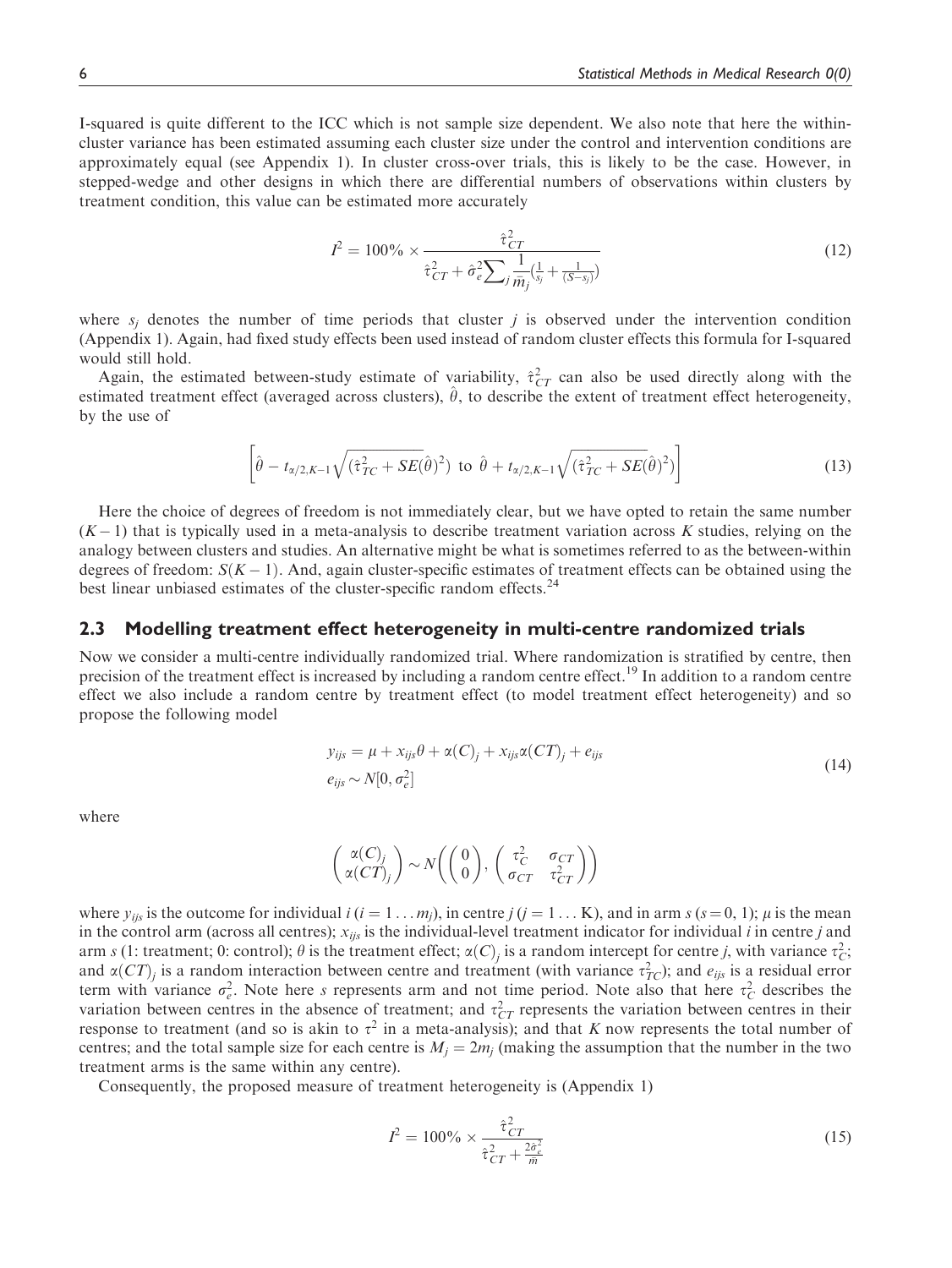where  $\bar{m}$  is the harmonic mean of the study-arm sizes. Again, had fixed study effects been used instead of random cluster effects this formula for I-squared would still hold. Similar to above a predictive interval can be estimated from model output

$$
\left[\hat{\theta} - t_{\alpha/2, K-1} \sqrt{(\hat{\tau}_{TC}^2 + SE(\hat{\theta})^2)} \text{ to } \hat{\theta} + t_{\alpha/2, K-1} \sqrt{(\hat{\tau}_{TC}^2 + SE(\hat{\theta})^2)}\right]
$$
(16)

And, again study-specific estimates of treatment effects can be obtained using the best linear unbiased estimates of the study-specific random effects.<sup>24</sup>

# 2.4 Other model extensions

There are aspects of the trial analysis which we have not considered so far. For example, in a cluster-cross over design it is common to include a random interaction between cluster and time period of the measurement. So, extending equation (10)

$$
y_{ijs} = \mu + x_{js}\theta + \phi_s + \alpha(C)_j + x_{js}\alpha(CT)_j + \alpha(CS)_j + e_{ijs}
$$
  
\n
$$
e_{ijs} \sim N[0, \sigma_e^2]
$$
  
\n
$$
\alpha(CS)_j \sim N[0, \tau_{CS}^2]
$$
\n(17)

where

$$
\begin{pmatrix} \alpha(C)_j \\ \alpha(CT)_j \end{pmatrix} \sim N \begin{pmatrix} 0 \\ 0 \end{pmatrix}, \begin{pmatrix} \tau_C^2 & \sigma_{CT} \\ \sigma_{CT} & \tau_{CT}^2 \end{pmatrix}
$$

Here  $\alpha(CS)$ , represents a random interaction between the cluster and time-period of measurement, which might or might not be modelled independent to other random effects. Random cluster effects thus allow variation across clusters under control condition; and an additional component of variation across clusters under treatment; and for this variation to depend on time period of measurement.

Defining the I-squared as the ratio of the between-cluster variability of the treatment effect divided by the sum of the between-cluster variability and the average within-cluster treatment effect variance, then

$$
I^{2} = 100\% \times \frac{\hat{\tau}_{CT}^{2}}{\hat{\tau}_{CT}^{2} + \frac{4\hat{\sigma}_{e}^{2}}{S\bar{m}}}
$$
(18)

In individually randomized trials, further covariate adjustments are often made for categorical variables used in any randomization stratification or minimization, and again incorporation of these would not change the proposed I-squared construct, but might well change the estimated value in any given setting.

#### 3 Simulation study

We now investigate how the proposed I-squared statistic from a one-stage approach compares with the conventional I-squared statistic based on a two-stage approach for the setting of a meta-analysis. The desirable goal of the proposed I-squared statistic is that the measure should be intuitive; should strongly correlate with the conventional I-squared statistic; and that these properties should hold across a range of scenarios. To this end we compare the two I-squared statistics across multiple sets of simulated individual patient data meta-analyses. We do this across several scenarios (small vs. large studies; low vs. high heterogeneity, etc.). We assess correlation and agreement between the two metrics and also assess bias.

# 3.1 Data generation process and simulation scenarios

Data are simulated to represent individual patient level data from multiple two arm individually randomized trials, to replicate the setting of an individual-level data meta-analysis. To this end, data are generated from a linear mixed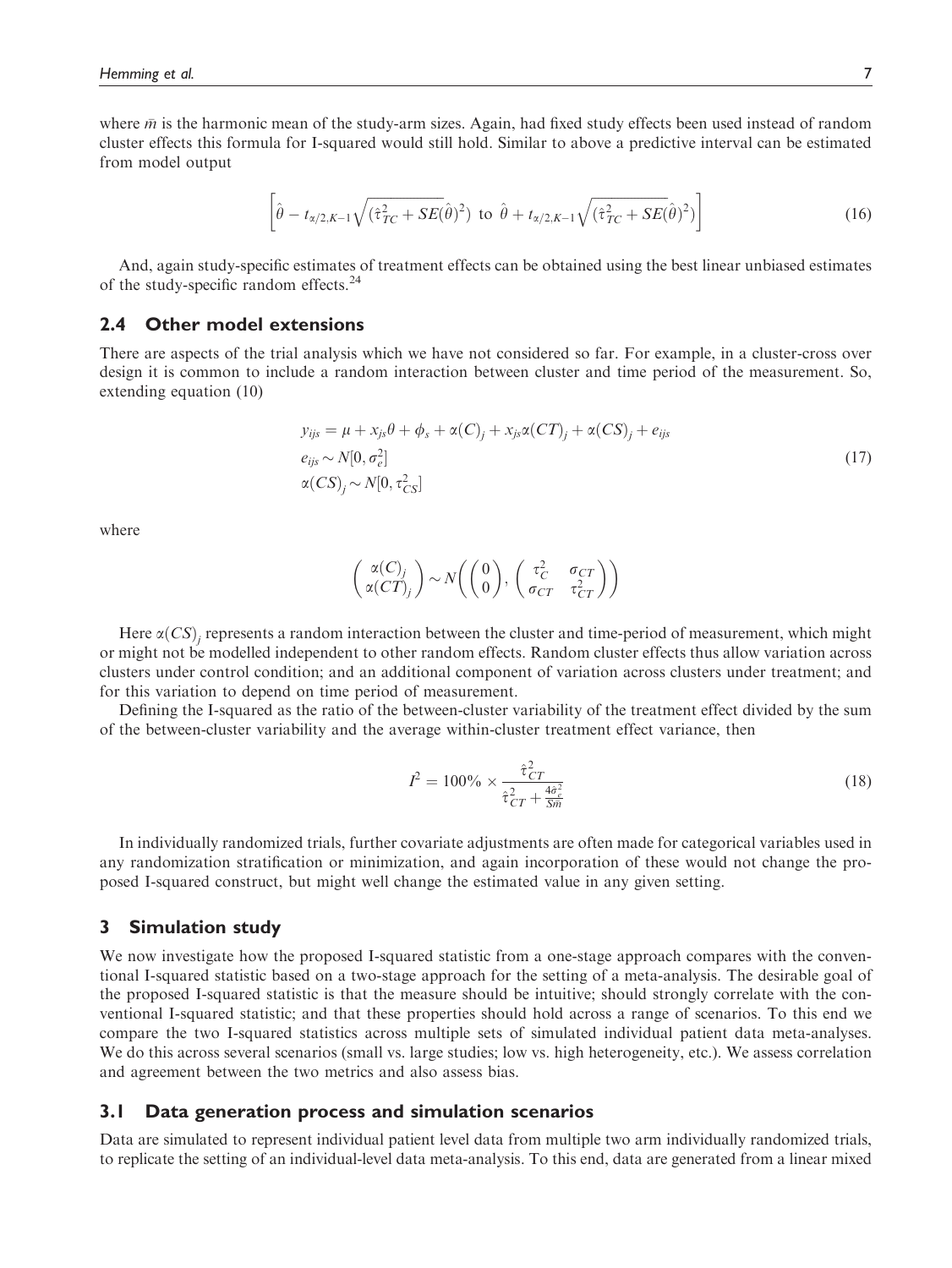model (equation (5)) with a random study effect and a random study by treatment interaction (Table 1). We assume two arm individually randomized trials; with either 10, 50 or 100 trials available in each data-set; with number of observations per study-arm either 10, 50, or 100; no overall treatment effect; total variance fixed to 1; and a range of different variance components ( $\tau_{CT}^2$ ,  $\tau_T^2$  and  $\sigma_e^2$ ) as described in Table 1. Fixing these parameters then defines the "true" I-squared for each scenario. We then broadly define these true I-squared's as either low (true I-squared 5% to 20%), moderate (true I-squared 60% to 75%) or high (true I-squared 80% to 97%) treatment effect heterogeneity (Table 1). The large number of trial scenarios allow us to infer performance under settings where fitting linear mixed models are expected to be un-problematic. Scenarios with a small number of trials allow us to infer performance under more realistic settings but where model performance might be poorer due to small sample issues.<sup>27</sup> In an additional sensitivity analysis, for scenarios with 10 trials, we considered the impact of varying study sizes. In these scenarios, study sizes (number of observations per study-arm) were generated from a zero-truncated negative binomial distribution with coefficient of variation set to 0.7.

For each simulated data-set we estimate the one-stage and two-stage I-squared statistics (respectively derived from the one-stage and two-stage analyses). For the two-stage approach study-specific treatment effects are estimated (mean differences) along with standard errors (using *regress* command in Stata). These are then pooled across studies using a random-effects meta-analysis, estimating the between study treatment effect heterogeneity estimated using the Dersimonian and Laird approach implemented using the Stata function *metan*. In a sensitivity analysis, we report a subset of results using the REML approach and implemented using the Stata function *metann* to derive an estimate of I-squared.<sup>21</sup> For the one-stage approach, a linear mixed model is fitted with a random study effect and a random study by treatment interaction, using REML estimation methods (unstructured covariance with maximum number of iterations set at 50) and implemented using the Stata function *mixed*. We then use equation (6) to estimate I-squared. We simulate 10,000 data-sets per scenario (1000 for scenarios considering the impact of varying cluster sizes and using the REML approach). In a sensitivity analysis, we report a subset of results using the mixed effects approach but with fixed study effects (10,000 simulations).

We evaluate the performance by documenting the correlation and agreement between the two I-squared statistics by number of clusters and cluster sizes for the nine scenarios determined by study size and number of studies. We document how many models fail to converge. We also evaluate absolute bias by comparing the estimated I-squared (for both the one-stage and two-stage approaches) to the true I-squared for that particular scenario.

# 3.2 Results

Out of the 360,000 simulated data-sets models failed to converge on 2782 (=0.77%) occasions; and these scenarios are excluded from what follows. For most scenarios all models converged. However, for scenarios with low heterogeneity non-convergence was up to 6% for some scenarios and this was generally higher for scenarios with low heterogeneity (Table S1). Figure 1 and Figure S1 demonstrate a high level of correlation and agreement between the proposed I-squared and the two-stage I-squared, and this is particularly so when there are more than 50 studies and 50 observations per study arm. When there are only 10 studies per arm or only 10 observations per

| Study design parameters (considered in factorial combinations) |                                                            |                     |                              |
|----------------------------------------------------------------|------------------------------------------------------------|---------------------|------------------------------|
| Number of studies<br>К                                         | Study size per arm<br>M                                    | Number of arms<br>S | Treatment effect<br>$\theta$ |
| 10                                                             | $\overline{10}$                                            |                     |                              |
| 50                                                             | 50                                                         |                     |                              |
| 100                                                            | 100                                                        |                     | 0                            |
|                                                                | Variance parameters (considered in combinations as listed) |                     |                              |
| Study by treatment                                             | Study                                                      | Residual            | Total                        |
| $\tau_{CT}^2$                                                  | $\tau_{\rm C}^2$                                           | $\sigma_e^2$        |                              |
| 0.2500                                                         | 0.125                                                      | 0.6250              |                              |
| 0.1250                                                         | 0.125                                                      | 0.7500              |                              |
| 0.0125                                                         | 0.125                                                      | 0.8500              |                              |
| 0.00125                                                        | 0.125                                                      | 0.8725              |                              |

Table 1. Summary of scenarios considered in the factorial simulation study (in combination these define I-squared).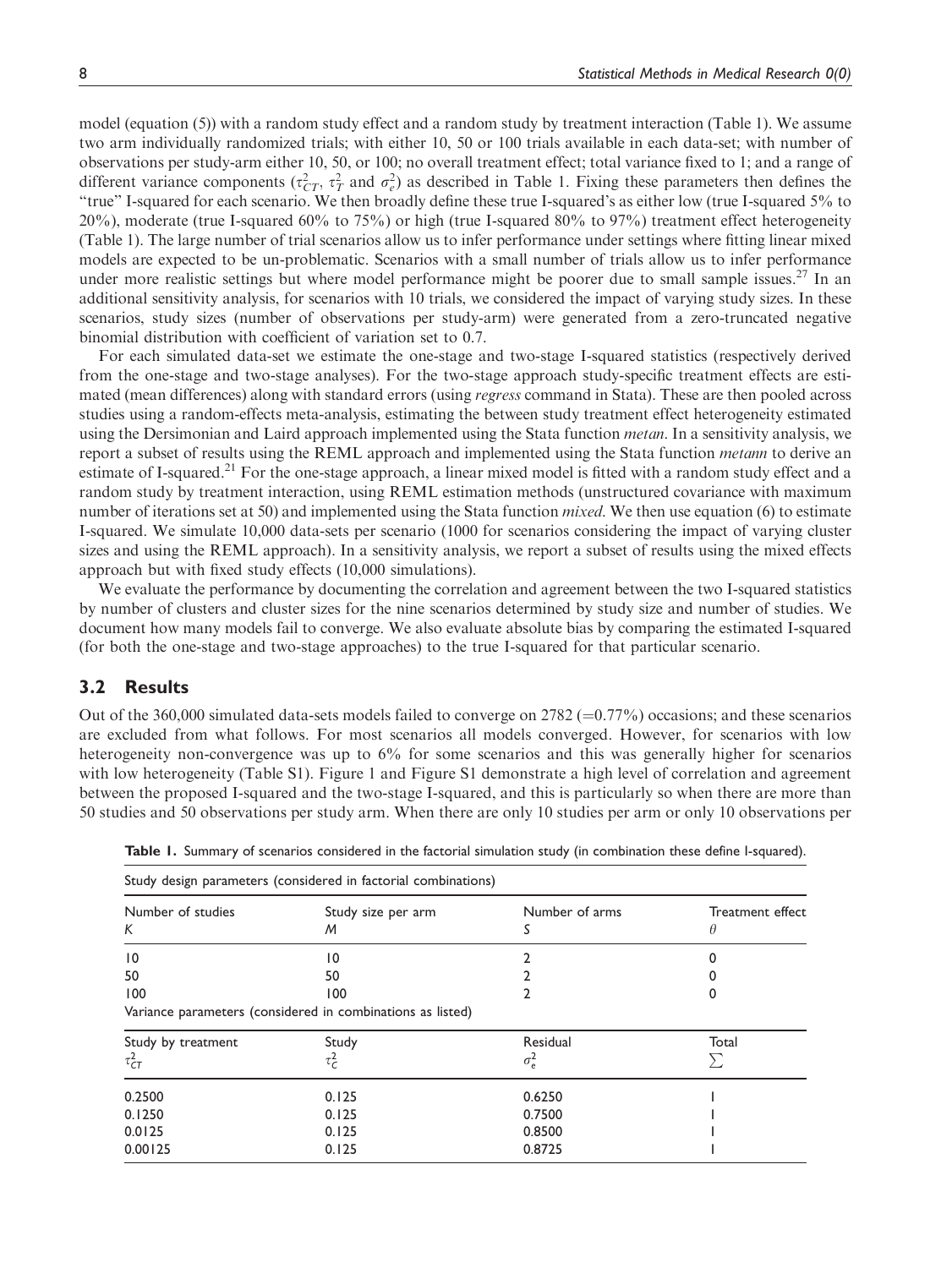arm, the correlation between the two metrics is lower, especially when there is low heterogeneity (Table S1). In the smallest sample size scenario we looked at, 10 studies and 10 observations per arm, whilst the correlation between the two metrics was lower, there was still a moderate correlation between the two metrics (0.86, Table S1). Agreement between the two metrics was sometimes low, for example when there are either a few studies in the data-set, or many small studies in the data-set, and low heterogeneity (Figure S1). Agreement was higher when there was high heterogeneity, irrespective of the number of studies or size of the studies. The consequences of this low agreement are explored more below by considering the degree of bias in the two metrics.

For most scenarios there was no evidence that either of the I-squared's were biased by any relevant degree; however, in most scenarios both I-squared measures exhibited some bias. For example, with 100 studies and 50 observations per study arm, and low I-squared, up to about 3% absolute bias was observed (equivalent to 44% on a relative scale) under the two-stage approach and this was similar under the one-stage approach. The magnitudes of these biases look at first hand to be very large, yet when considering how these metrics are interpreted then a difference between for example 7% (truth) and 3% estimated becomes contextually of less importance. Generally the degree of bias mirrored the level of agreement between the two metrics. Bias was generally larger in scenarios where there were only 10 observations per arm (compared with 50 or 100 observations per arm); bias was generally greater for lower compared to higher levels of heterogeneity; and bias tended to be lower where there were more studies. Neither of the two I-squared's was consistently less biased than the other. When the scenarios were expanded to include varying study-sizes bias under both metrics increased a little and the correlation also decreased a little (Table S2). However, whilst there were some differences in bias between the one-stage and twostage approach, neither of the one-stage or two-stage approaches clearly stood out as the better performer. Furthermore, in all but the unrealistic scenarios (a meta-analysis of 10 studies of size 10) the correlation between the two metric was above 0.8. Results were similar when using the REML method to estimate between study heterogeneity in the two-stage approach (Table S3). Results were also similar when using fixed instead of random study effects, but with slightly higher levels of correlation between the two metrics (Supplementary Figure S2 and Table S4).



Figure 1. Correlation between I-squared one-stage and I-squared two-stage.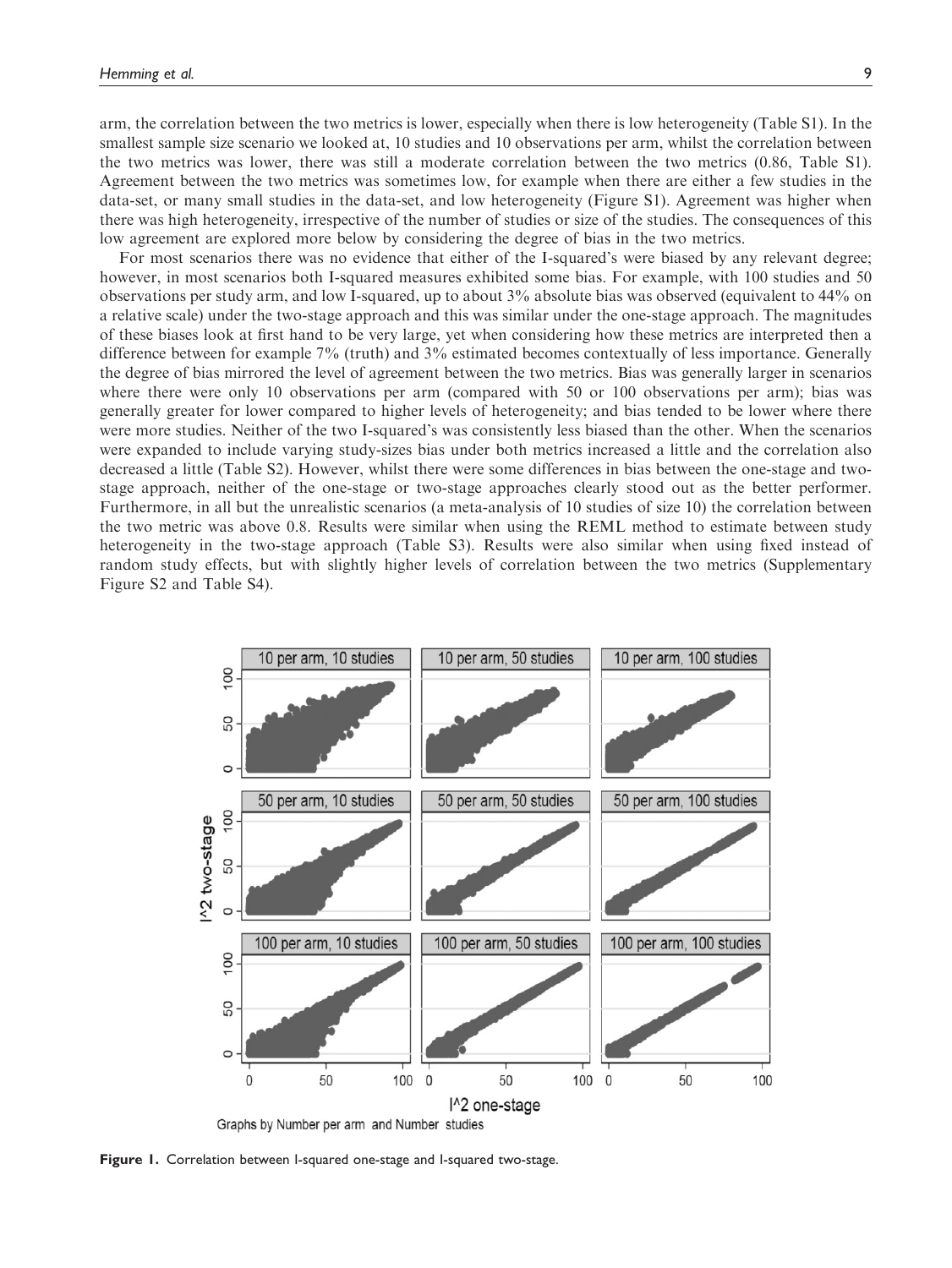# 4 Examples

We now illustrate these concepts using three examples. The first example is an (simulated) individual patient data meta-analysis and the objective of this example is to illustrate how the proposed I-squared can be estimated from a one-stage approach. In this example, we compare the proposed I-squared with that from a two-stage conventional approach. In the second example, a cluster randomized trial, we illustrate how the I-squared metric can be used to describe treatment effect heterogeneity across clusters. In this example, the intervention has multiple and complex components where it is very conceivable that fidelity of implementation varies across clusters and so effects might vary. In the final example, a multi-centre randomized trial, with randomization stratified by centre, we illustrate how heterogeneity of treatment effects across centres can also be investigated in individually randomized trials. We implement the estimation of these model parameters in Stata using the *mixed* function, using the REML option for estimation of variance parameters.

# 4.1 Example 1: Meta-analysis of simulated individual patient data

This example uses simulated individual-level data from 10 parallel two arm individually randomized trials. Consequently the data are available for readers to download and use as an illustrative data-set ([https://github.](https://github.com/karlahemming/One-stage-I-squared) [com/karlahemming/One-stage-I-squared\)](https://github.com/karlahemming/One-stage-I-squared). The simulated data have a continuous normally distributed outcome, average treatment effect 2 with residual variance 1 ( $\sigma_e^2$ ) for 10 studies each with a sample size of 100 per arm, between study variance in absence of treatment 0.1  $(\tau_C^2)$ , between study variation in response to treatment 0.2  $(\tau_{CT}^2)$ , corresponding to a 'true' I-squared of 91%. The data have then been aggregated to an estimated treatment effect (and variance of the treatment effect) for each study using the *regress* command in Stata (Figure 2, actual numeric values are provided in Supplementary Table S5 for completeness). Data are pooled across studies using a random effects meta-analysis implemented use the Stata function, *metan*, where the between-study variance  $(\tau^2)$  is estimated using the Dersimonian and Laird approach.<sup>28</sup> Using this approach the I-squared is estimated to be 87.20% (Q-statistic = 70.31 (d.f. = 9);  $p = 0.000$ ;  $\hat{\tau}^2 = 0.1373$ ). We also estimate I-squared using the REML approach using the Stata function *metaan* (Table S5). The forest plot (Figure 2) illustrates considerable variation



Figure 2. Treatment effect heterogeneity in individual patient data meta-analysis: illustrative example of treatment effect heterogeneity across simulated studies comparing a two-stage random effects meta-analysis with a one-stage mixed model approach (example 1). Red dash lines with circle points represent mean difference and 95% CIs estimated using the two-stage meta-analysis approach and the black line and diamond represent the mean difference and 95% CIs estimated using the one-stage mixed model approach (see text for details). Also presented are predictive intervals for a study not included in meta-analysis.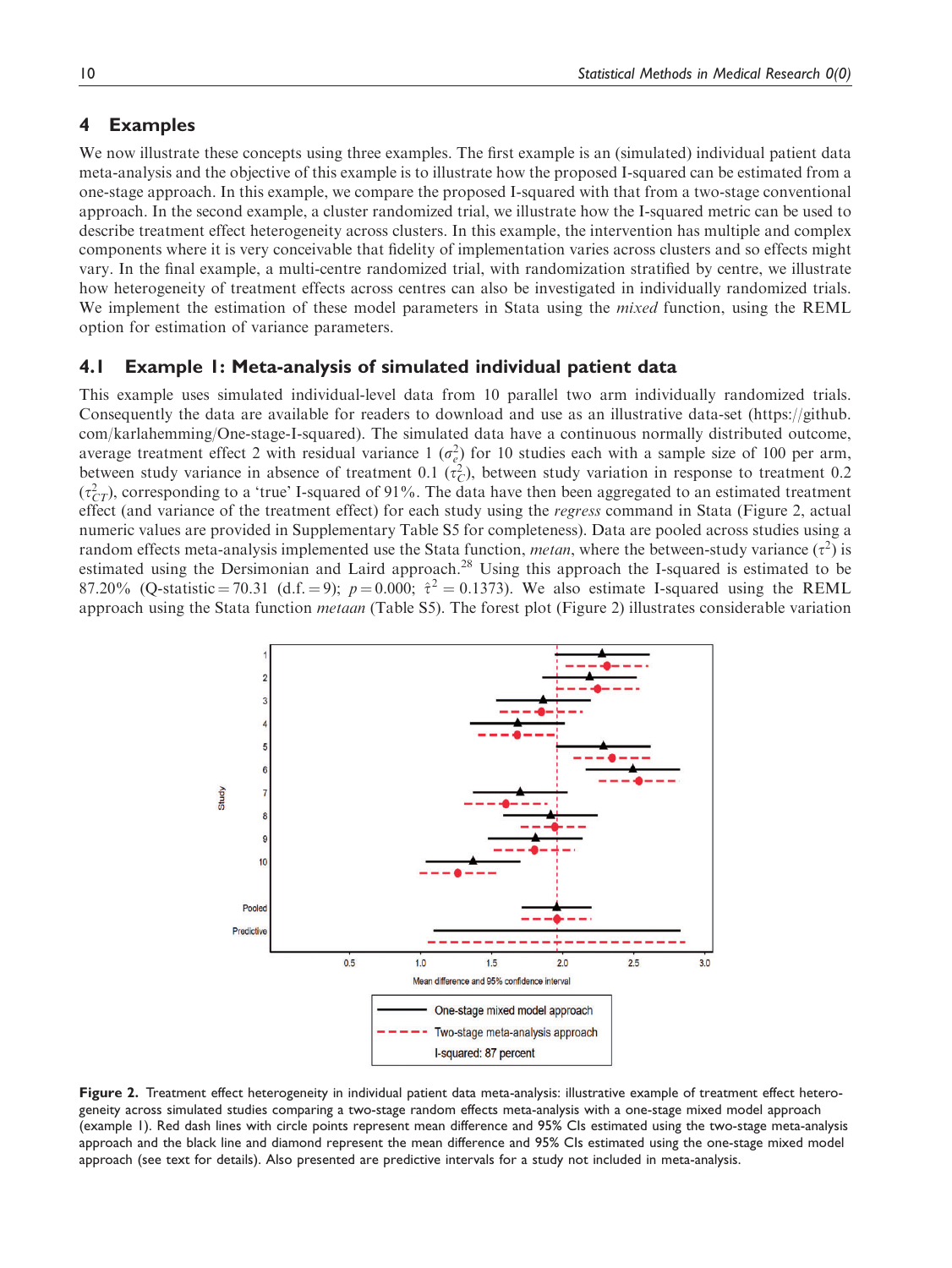across studies in the estimated treatment effects (mean differences). The large I-squared value thus reflects this high degree of heterogeneity. For example, the estimated mean difference for study two is 2.25 (95% CI: 1.95 to 2.54); and for study ten is 1.26 (95% CI: 0.99 to 1.53). The pooled mean difference is 1.96 (95% CI: 1.71 to 2.20); and the corresponding predictive interval, of a treatment effect for a future study, is 1.05 to 2.86.

Whilst in this simulated example, individual-level data are available (since the individual-level data were simulated), this has not been used directly in the estimation of I-squared using the two-stage approach. So, we now illustrate how we propose I-squared can be estimated from a one-stage approach, using the individual-level data directly, fitting model at equation (5) (using the *mixed* command in Stata with REML option) and using equation (6). Using the individual-level data the estimated pooled (across studies) treatment effect is 1.96 (95% CI 1.71 to 2.20); and the estimated between-study variability in treatment effects is  $\hat{\tau}_{TC}^2 = 0.1360$ ; and the residual variance is  $\sigma_e^2 = 1.02$  ( $\bar{m} = 100$ ), I-squared is estimated to be 86.97%, with prediction interval for a future study, being 1.09 to 2.83.

Using the best linear unbiased predictors we obtain study-specific estimates of treatment effects (Figure 2). For example, the estimated study-specific treatment effect for study two is 2.19 (95% CI: 1.86 to 2.52) and for study ten is 1.37 (95% CI: 1.04 to 1.70). Figure 2 for comparison displays both the estimated study-specific and pooled treatment effects from both the two-stage meta-analysis and one-stage mixed model approach. For this example, there is good agreement between the approaches. We note that results show that the estimated value of the treatment effect heterogeneity random effect (0.14) is lower than the truth (0.2) under both approaches. This likely represents the downward bias in estimation of variance components with few groups.<sup>29</sup> For illustration we also provide estimates of study-specific treatment effects from a one-stage fixed effects model (Supplementary Figure S3) where the I-squared is estimated to be 87.10%. Appendix 2 provides the Stata code to implement both methods; and the simulated data-set is available as a csv file.

# 4.2 Example 2: Cluster randomized stepped-wedge trial

The saving mothers trial is a stepped-wedge cluster randomized trial conducted in Guatemala, where most women have a home-birth and where maternal and neonatal morbidity are high.<sup>30</sup> This study evaluated an intervention to promote birth in hospital. There were 33 clusters in the study. Clusters were randomized to transition to the intervention at different points in time. Observations were collected monthly for 37 months (i.e. there are 37 time periods in the study). The outcome is the number of births in hospital per month (i.e. a count per cluster-period). For purposes of illustration, we assume the number of births per month is normally distributed and fit a linear mixed model, adjusting for month as a categorical effect.

The treatment effect (mean difference) was estimated to be  $-0.02$  (95% CI:  $-1.81$  to 1.77), so there is no evidence, averaged over clusters, that the treatment has any effect. The estimated variance of the random effect for treatment interaction was  $\hat{\tau}_{CT}^2 = 15.10$ . The prediction interval is (-8.15 to 8.11) and informs us that for a cluster not included in this study, the estimated cluster-specific treatment effect could be anywhere between an eight count reduction or eight count increase in hospital births per month. The corresponding estimate of I-squared from the one-stage approach is 81.46% (equation (11):  $\sigma_e^2 = 31.79$ ;  $\bar{m} = 1$ ;  $\tau_{CT}^2 = 15.10$ ; and  $S = 37$ ); or 67.12% using the approach to correctly acknowledge differential exposure to intervention and control conditions (equation (12)).

We estimate cluster-specific treatment effects using the best linear unbiased predictors (Figure 3). Figure 3 demonstrates considerable variation across clusters in effect sizes. In cluster 33 for example, the intervention is estimated to have a negative effect (reducing the number of hospital births by  $-8.21$  (95% CI  $-12.21$  to  $-4.21$ )); whereas in cluster 31 the intervention is estimated to have a positive effect (increasing the number of hospital births by 3.65 (95% CI 0.03 to 7.26)). Note that all of these estimates have been adjusted for time effects.

# 4.3 Example 3: Multi-centre randomized trial

The CHAMPION study is a multi-centre randomized trial comparing two different preventative strategies for postpartum haemorrhage in lower income countries.<sup>31</sup> The strategies compared were the standard therapy in high income countries, oxytocin that requires cold storage which might not be available in all settings, against an adapted version (heat-stable carbetocin) which does not need cold storage. The study included 23 centres, total sample size of 29,633 with centre size per arm ranging from 84 to 2410. It is plausible that the effectiveness of the treatment might vary by centre as different centres will have differing access to cold storage (which will affect relative comparisons to oxytocin). We consider the continuous outcome of blood-loss after 60 min (natural log-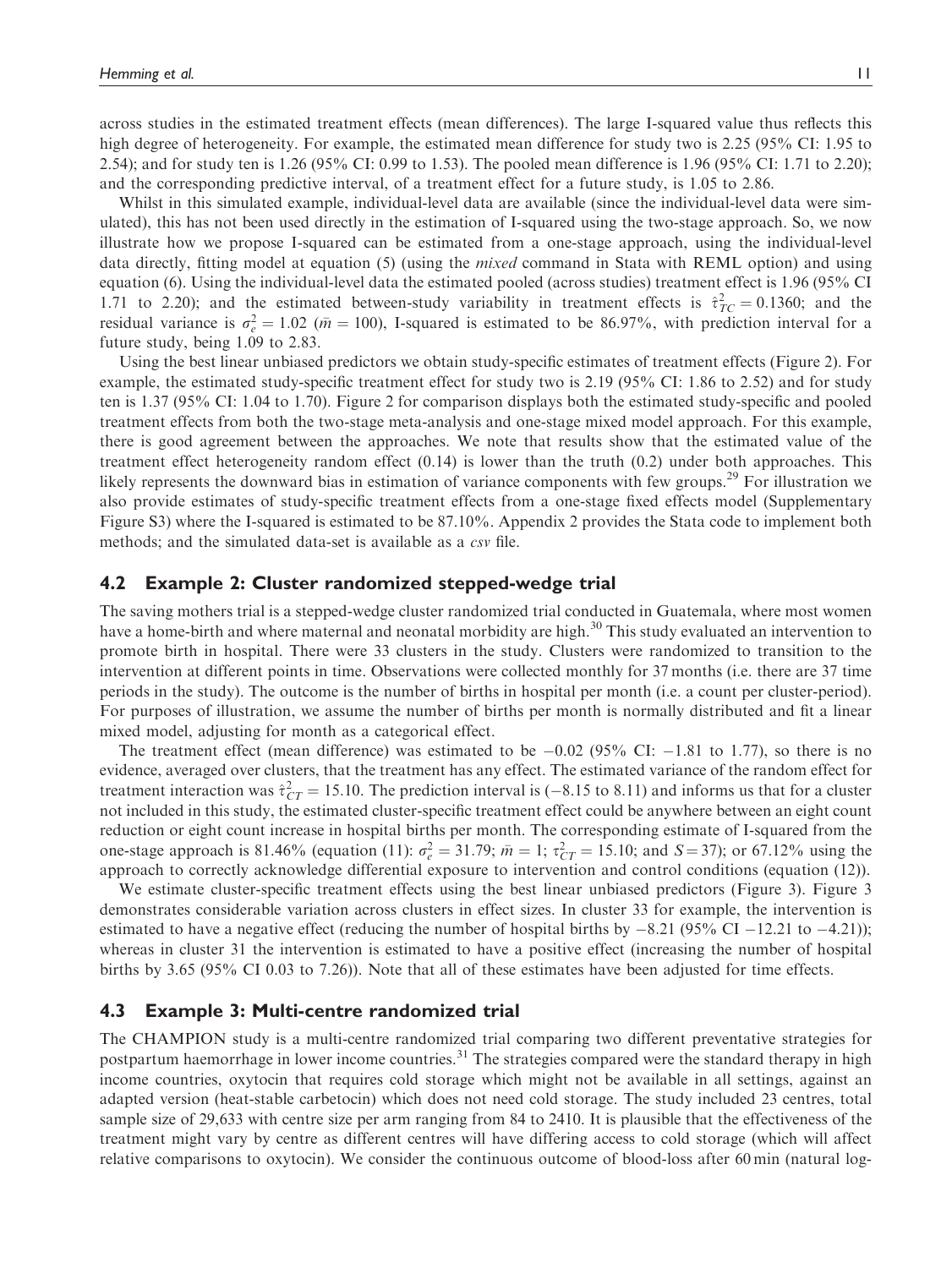

Figure 3. Treatment effect heterogeneity in cluster randomized trials: example includes 33 clusters each with study-specific treatment effect (mean differences) estimated from the best linear unbiased estimators from a one-stage linear mixed model adjusted for time effects with 95% confidence intervals (example 2). Plot also shows estimated average treatment effect across all clusters and predictive interval for a cluster not included in the trial.

transformed, in millilitres). The trial was designed as a non-inferiority trial although we do not consider this aspect of the trial here. Randomization was stratified by country (there were 10 countries in the study).

We estimate evidence for treatment effect heterogeneity by fitting equation (14) and use equation (15) to estimate the I-squared from a one stage approach. Whilst the study stratified on country and not centre, for the purpose of illustration we fit a model with a random centre effect, and random interaction between centre and treatment. For illustration, we also estimate treatment effects within centres (again using the regress command in Stata) and then pool the 23 centre estimates using a random-effects meta-analysis (as an alternative way of estimating treatment effect heterogeneity, see Supplementary Table S6). In what follows we focus on results from the one-stage approach.

The treatment effect (mean difference on log scale) was estimated to be  $0.01$  (95% CI:  $-0.01$  to 0.02), so there is no evidence, averaged over all centres, that there is any difference in effectiveness between the two treatments (on this outcome). The estimated variance of the random effect for treatment interaction was  $\hat{\tau}_{CT}^2 = 0.0002$ . The prediction interval is  $(-0.03 \text{ to } 0.04)$  and informs us that for a centre not included in this study, the estimated centre-specific treatment effect is likely to be within this fairly narrow range. The corresponding estimate of Isquared from the one-stage approach is 17.16% ( $\sigma_e^2 = 0.266$ ;  $\bar{m} = 617$ ). We estimate centre-specific treatment effects using the best linear unbiased predictors (Figure 4). Figure 4 demonstrates the minimal variation across centres in effect sizes, but considerable uncertainty of effects too.

Of note, the within-centre treatment effects from the mixed models are more precise that those of analysing with within-centre data (for comparison of approaches see Supplementary Table S6). This is a result of the sharing of information in the mixed model (induced by the assumption that the centre-specific random effects come from a common distribution) which leads to a type of shrinkage of the centre-specific estimates.<sup>32</sup> Hence, the empirical within-study estimates for smaller centres are shrunk further towards the overall mean than are the larger centres. This comes from the random effects assumption that the intervention effects all arise from a common normal distribution, and the small centres are subject to more random variation than larger centres and hence are shrunk further towards the common mean.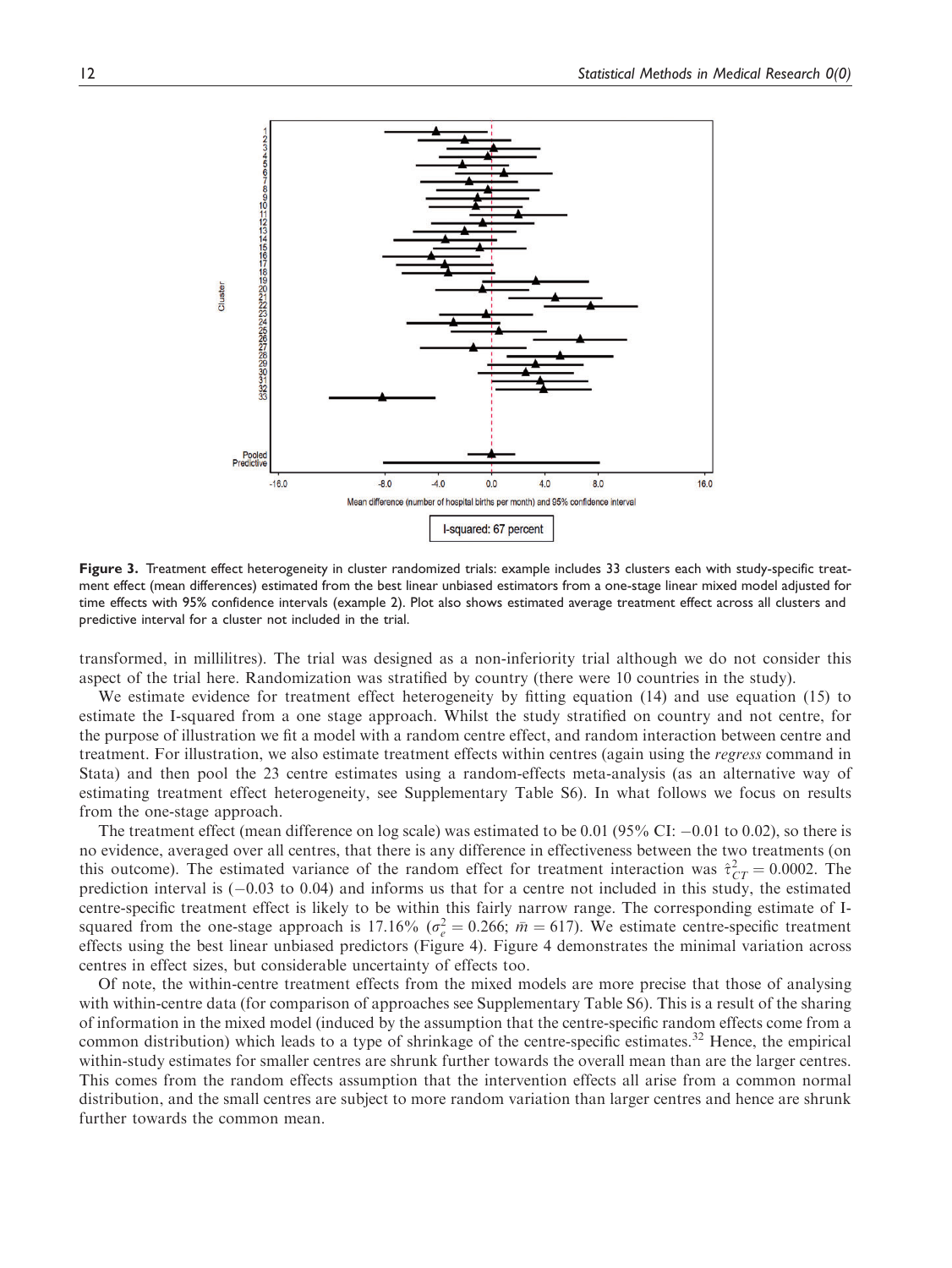

Figure 4. Multi-centre randomized controlled trial: illustrative example of treatment effect heterogeneity across different centres from a one-stage mixed model approach (example 3). Example includes 23 centres each with study-specific treatment effect (mean differences) estimated from the best linear unbiased estimators from a one-stage linear mixed model with 95% confidence intervals. Plot also shows estimated average treatment effect across all centres and predictive interval for a centre not included in the trial.

# 5 Discussion

Quantifying treatment effect heterogeneity is common in meta-analysis yet uncommon in other settings. In metaanalysis, treatment effect heterogeneity is quantified across studies using the I-squared statistic. Here we have proposed a similar concept to quantify treatment effect heterogeneity in multi-centre and cluster randomized trials and for use in an individual patient data meta-analysis. Correlation is high between the two I-squared statistics, particularly when there is a high degree of heterogeneity, large number of studies and large study sizes. Correlation and agreement is lower when the heterogeneity is low or there are a small number of studies or varying study sizes. We also observed significant degrees of bias in both I-squared metrics, and this was particularly prominent when the number of studies was small and the level of heterogeneity was low. In practice, as long as researchers are mindful of the fact that the absolute value might be some way from the truth, broad interpretation of the metric along the lines of low, medium or high degrees of heterogeneity are likely to be valid. This observed bias is likely to be due to the difficulty in estimation of small variance components in small samples and this would seem to be the case in both the mixed model estimation of the one-stage approach and perhaps under the model estimation of the two-stage approach. It is also worthy of note that in scenarios where there were a few large studies and in scenarios where there were many small studies bias appeared at its greatest. This suggests that the bias we have observed is due to both the estimation of the within-study error term (which is difficult to estimate when each study size is small) and between study treatment variance random effect (which will be difficult to estimate when there are a few studies).

Individual patient data meta-analyses are not as common as aggregate data meta-analyses. In part this is because of the difficulty in obtaining individual-level data, and in part of the added complexity involved. By outlining how to describe treatment heterogeneity in these models, these added complexities will be reduced a little. However, our aim here is not only to develop a methodology for use in individual patient data metaanalyses, but rather capitalize on the similarities of modelling between the field of meta-analysis and the analysis of cluster and multi-centre randomized trials and to promote the investigation of treatment effect heterogeneity in these settings. This will become increasingly important as pragmatic randomized trials become increasingly the norm, and where the evaluation of interventions moves away from regulatory approvals (i.e. does drug A work in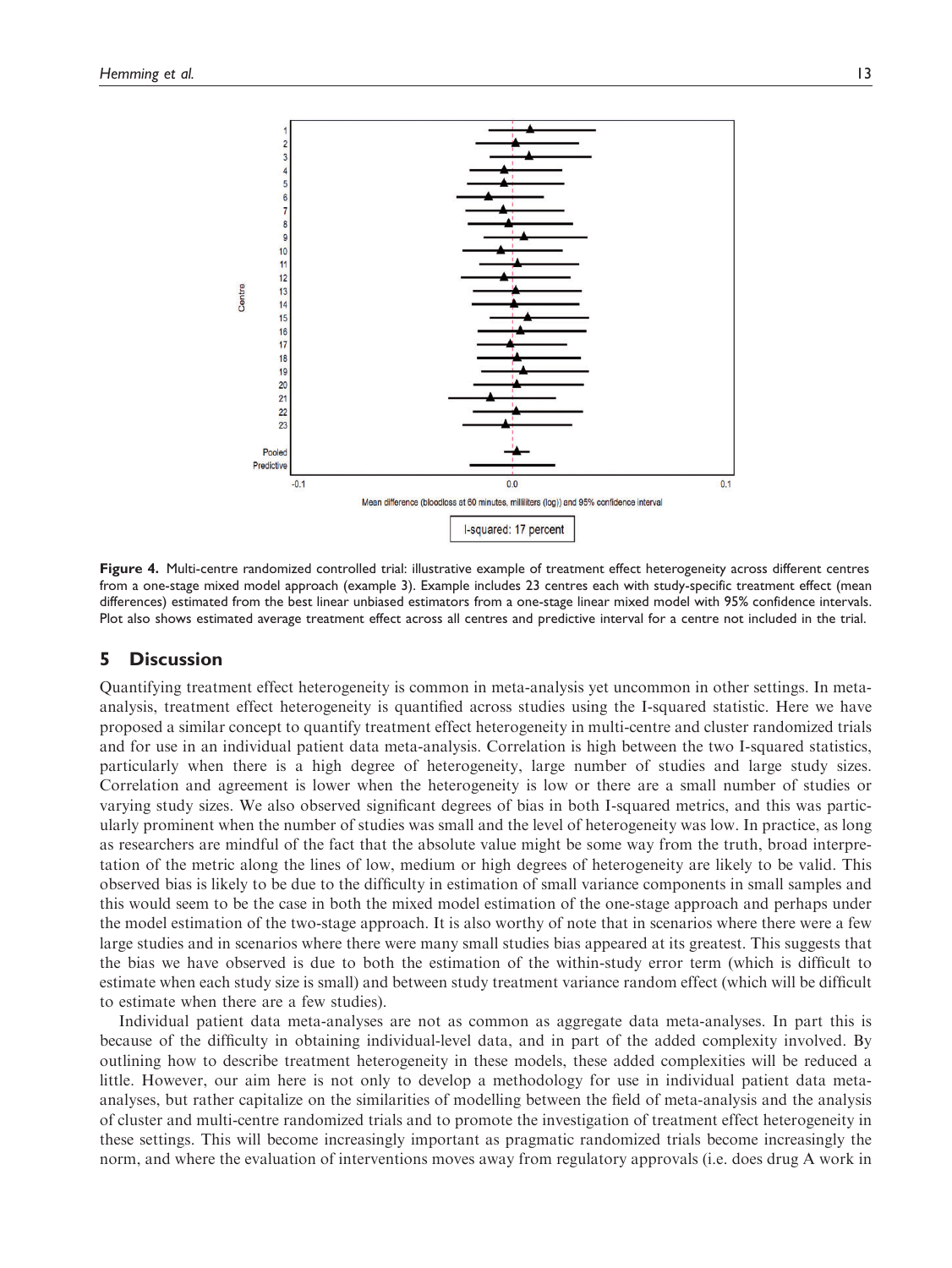a controlled environment) towards facilitating decision making by health care providers (i.e. does intervention X improve outcomes in a real world setting). Evaluations of drugs for regulatory approvals are unlikely to show much variation across centres in efficacy, whereas the evaluation of effectiveness of interventions to inform health care decisions is likely to be context dependent and so some assessment of treatment effect heterogeneity is useful.

The I-squared statistic has several appealing properties, mainly its intuitive interpretation. Facility of interpretation is an important construct. However, the I-squared statistic has some less appealing properties which must also be considered.<sup>33,34</sup> In particular, whilst the I-squared is not a formal statistical test, it does nonetheless incur the same issues that are problematic in statistical testing. Namely, a low I-squared can indicate no treatment heterogeneity or it can indicate insufficient evidence to make conclusive statements. A high I-squared can indicate clinically important treatment effect heterogeneity or very large sample sizes. This is because the within-cluster component of the I-squared statistic is sample size dependent and goes to zero as the sample size goes to infinity. This therefore means that I-squared goes to 100% as the sample size becomes very large. Quantification of the level of uncertainty in the estimation of I-squared might be of some help. However, this feature is really an issue with the type of construct I-squared is measuring as opposed to a reflection of uncertainty. This serves to highlight the difference between an I-squared measure (which is sample size dependent) and an ICC type measure. Describing treatment effect heterogeneity using  $\tau_{CT}^2$  is an alternative and is likely to also be considered as an intuitive method by many. Whilst this variance term used without context might not be very meaningful, used in conjunction with a predictive interval it can also create an intuitive measure. Furthermore, estimates of treatment effect heterogeneity from a mixed effects model can be very helpful in designing future studies.<sup>17</sup>

Our proposed estimate for I-squared is based on a mixed effects model where study is modelled as a random effect. In a one-stage approach study is conventionally included as a fixed effect.<sup>8,23</sup> So, because study effects are included as fixed effects, the estimated treatment effect represents the within-study effect (a conditional effect as opposed to a weighted average of within and between study treatment effects). Although random study effects are sometimes considered in a one-stage approach, for example in multivariate meta-analyses,<sup>35</sup> this contrasts to a random effects analysis, which estimates the treatment effect as a weighted average of the within-study and between-study treatment effects.<sup>36</sup> These differences will be inconsequential in analyses in which the distribution of the treatment is the same across studies, as will be common in analyses of randomized trials. By analogy this extends to the analysis of multi-centre stratified trials (here each centre has an equal number of treatment and control observations). However, choice between fixed and random effects will be consequential in the case in cluster cross-over trials where there can be an imbalance of intervention and control observations within clusters and this imbalance differs across clusters (stepped-wedge trials).

There may be other issues to consider when choosing between fixed and random effects. In stratified randomized trials and cluster trials, there are typically (although by no means always) a large number of centres or clusters, whereas individual-level data meta-analyses commonly have only a few studies. In practice, analysis of individual-level data meta-analysis based on random effects models might be at risk of inflated type 1 error rates if they include only a small number of studies.<sup>19</sup> Therefore in an individual-level data meta-analysis, particularly those based on a small number of studies or non-randomized data (where balance is less likely), a fixed study effect might be more appropriate. However, whilst the proposed methodology drew inspiration from the meta-analysis framework it is not necessarily trying to exactly translate it to this new setting. Moreover, random effect models are conventional in the analysis of cluster trials and are advocated in multi-centre trials, $19$  so we have opted to use random effects. Care is needed however in interpretation of the resulting treatment effects either when using in non-randomized settings or imbalanced designs. Whether or not to include centre (or cluster) as a random or fixed effect thus depends on whether interest is in conditional effects (i.e. fixed effect approach as may be appropriate in a meta-analysis) or in wider population based inferences (i.e. random effects as may be appropriate in CRTs when the clusters are considered as a sample of those from a population of clusters).

There are other reasons to model treatment effect heterogeneity, other than as a way of providing an intuitive description of its extent. Primarily, ignoring treatment effect heterogeneity when it is present can lead to overprecise confidence intervals (i.e. inflated type 1 errors).<sup>37</sup> We have assumed large sample theory and so require a sufficient number of clusters such that components of variance can be adequately estimated using mixed models. Typically for estimation of fixed effects (for continuous outcomes) this means more than about 40 clusters, centres or studies in total.<sup>38</sup> Yet, trials and meta-analyses commonly have much fewer than 40 clusters, centres or studies;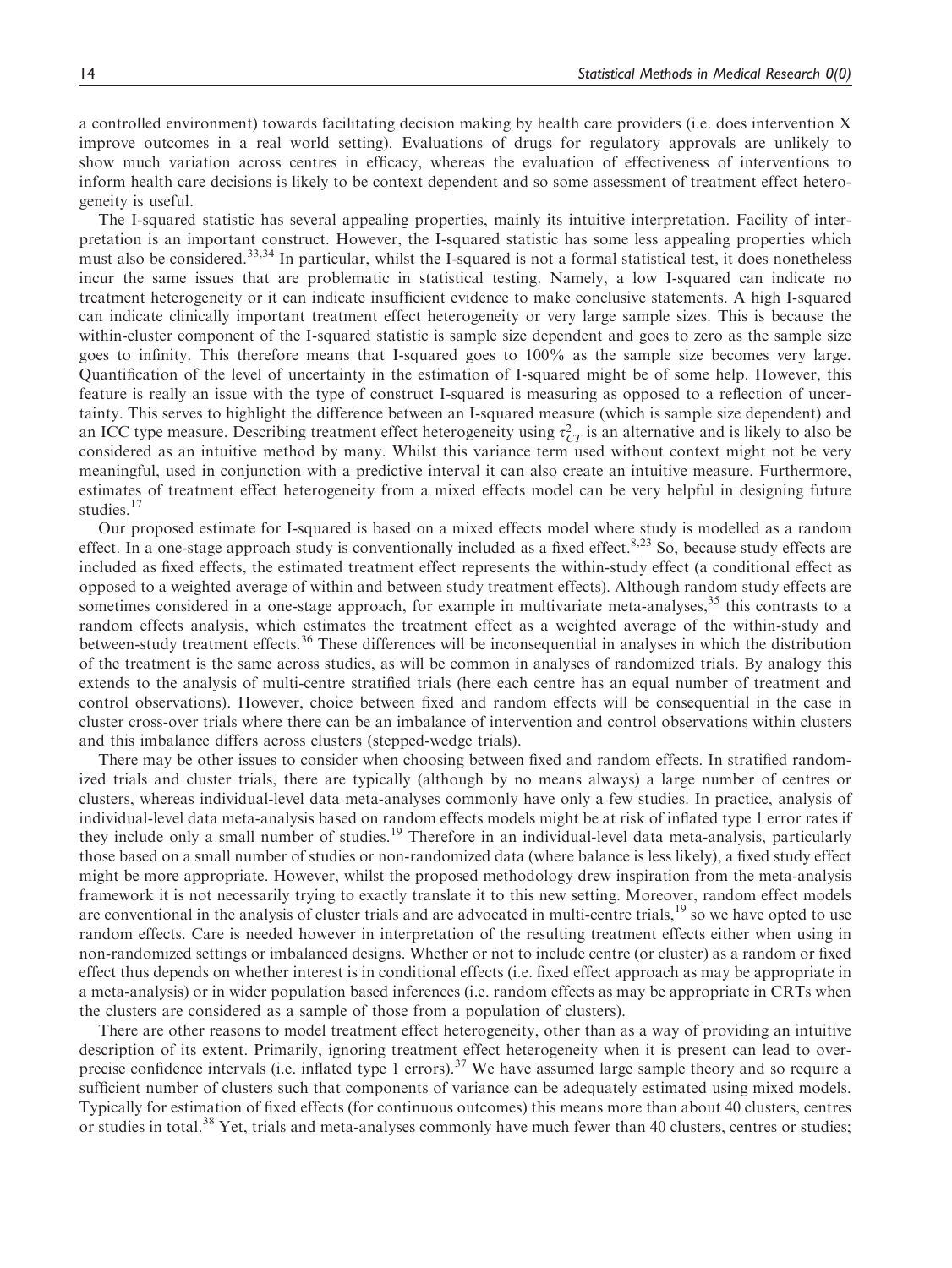and furthermore require components of variance (in addition to fixed effects) are well estimated. Small sample corrections are likely to be important in model estimation, but offer limited benefit for estimation of the I-squared parameter as described here, as small sample corrections make adjustments to standard errors of fixed effects and not to the random effects.<sup>39</sup> Our methodology importantly requires an estimate of the variance of the within-study treatment effect. Where every study is of the same size, this is non-problematic. For studies of varying sizes, we used an approximation based on the harmonic mean. This might be described as a *poor man's* estimate of the variance. Nonetheless in simulations we found this to have good performance in all but the smallest (and unrealistic) scenarios. However, further work is needed to extend or validate this measure for models which allow for small sample corrections and also for non-continuous outcomes, more extreme forms of varying study sizes (for example a meta-analysis with one very large and many small trials) and in the context of multiple period designs, the impact of time-dependent correlations.<sup>40</sup>

#### Acknowledgements

We thank and acknowledge Simon Turner ([simon.turner@monash.edu](mailto:simon.turner@monash.edu)), School of Public Health and Preventive Medicine, Monash University Melbourne, Australia for producing the Bland-Altman plot. The CHAMPION database was shared for the purpose of illustration. We acknowledge the WHO for providing access to the database.

#### Declaration of conflicting interests

The author(s) declared no potential conflicts of interest with respect to the research, authorship, and/or publication of this article.

#### Funding

The author(s) disclosed receipt of the following financial support for the research, authorship, and/or publication of this article: This research was partly funded by the UK NIHR Collaborations for Leadership in Applied Health Research and Care West Midlands initiative. Karla Hemming is funded by a NIHR Senior Research Fellowship SRF-2017-10-002. Joanne McKenzie is supported by an Australian National Health and Medical Research Council Career Development Fellowship (1143429). James Hughes is funded by an NIH grant AI29168.

#### ORCID iD

Karla Hemming **b** <https://orcid.org/0000-0002-2226-6550>

#### Supplemental material

Supplemental material for this article is available online.

#### **References**

- 1. Hingorani AD, Windt DA, Riley RD, et al. Prognosis research strategy (PROGRESS) 4: stratified medicine research. BMJ 2013; 346: e5793.
- 2. Brown H and Prescott R. Applied mixed models in medicine. Chichester: John Wiley & Sons, 2014.
- 3. Feaster DJ, Mikulich-Gilbertson S and Brincks AM. Modeling site effects in the design and analysis of multi-site trials. Am J Drug Alcohol Abuse 2011; 37: 383–391.
- 4. Fisher DJ, Copas AJ, Tierney JF, et al. A critical review of methods for the assessment of patient-level interactions in individual participant data meta-analysis of randomized trials, and guidance for practitioners. J Clin Epidemiol 2011; 64: 949–967.
- 5. Egger M, Smith GD and Phillips AN. Meta-analysis: principles and procedures. BMJ 1997; 315: 1533–1537.
- 6. Higgins JPT and Thompson SG. Quantifying heterogeneity in a meta-analysis. Stat Med 2002; 21: 1539–1558.
- 7. Higgins JPT, Whitehead A, Turner RM, et al. Meta-analysis of continuous outcome data from individual patients. Stat Med 2001; 20: 2219–2241.
- 8. Burke DL, Ensor J and Riley RD. Meta-analysis using individual participant data: one-stage and two-stage approaches, and why they may differ. Stat Med 2017; 36: 855–875.
- 9. Tierney JF, Vale C, Riley R, et al. Individual participant data (IPD) meta-analyses of randomised controlled trials: guidance on their use. PLoS Med 2015; 12: e1001855.
- 10. Kivimäki M, Singh-Manoux A, Pentti J, et al. Physical inactivity, cardiometabolic disease, and risk of dementia: an individual-participant meta-analysis. BMJ 2019; 365: l1495.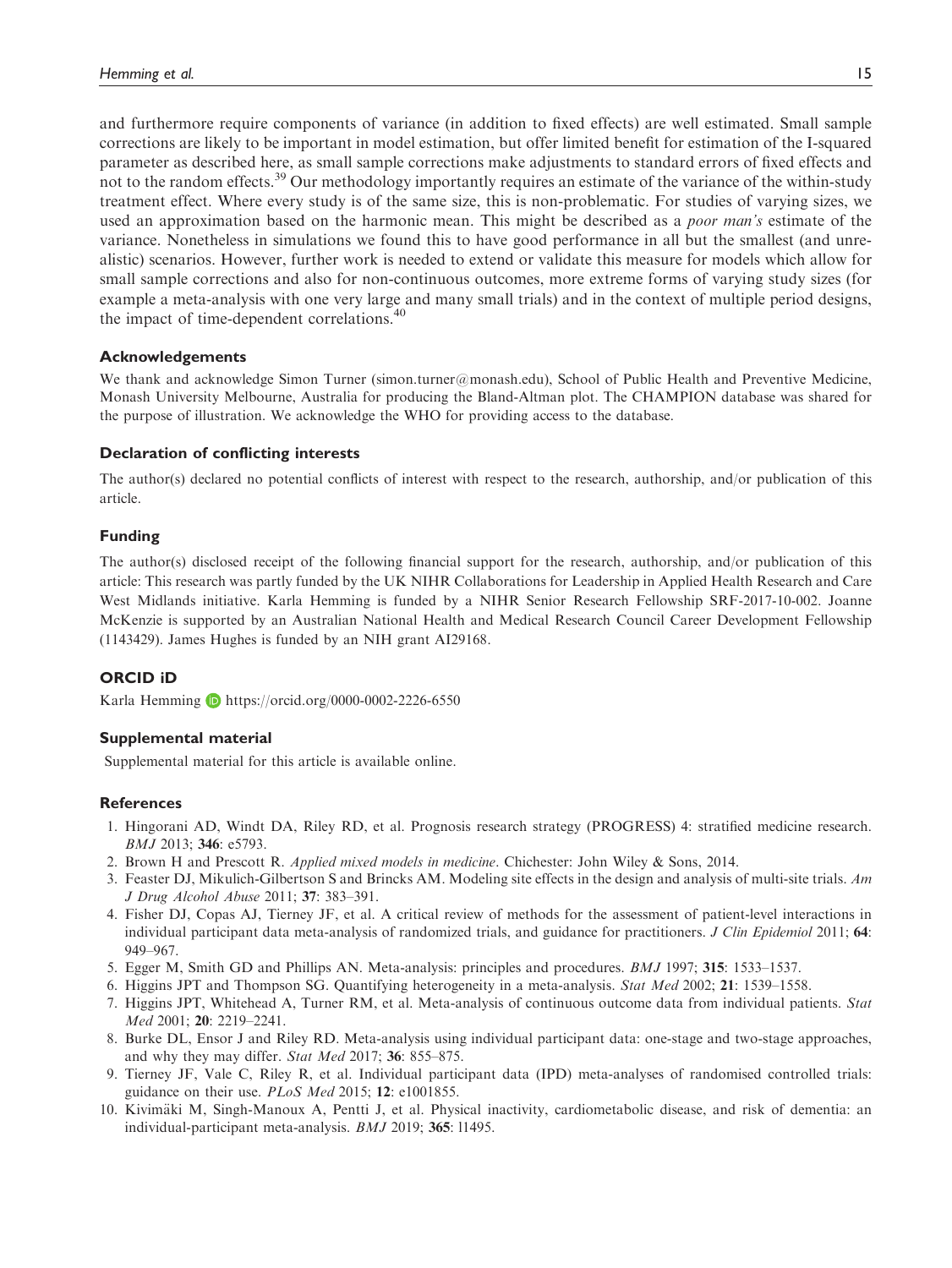- 11. Merino J. Quality of dietary fat and genetic risk of type 2 diabetes: individual participant data meta-analysis. BMJ 2019; 366: l4292.
- 12. Donner A and Klar N. Design and analysis of cluster randomization trials in health research. London: Arnold, 2000.
- 13. Senn S. A note regarding 'random effects'. Stat Med 2014; 33: 2876–2877.
- 14. Campbell MJ, Hemming K and Taljaard M. The stepped wedge cluster randomised trial: what it is and when it should be used. Med J Aust 2019; 210: 253-254.e1.
- 15. Arnup SJ, McKenzie JE, Hemming K, et al. Understanding the cluster randomised crossover design: a graphical illustraton of the components of variation and a sample size tutorial. Trials 2017; 18: 381.
- 16. Hemming K, Taljaard M and Forbes A. Modeling clustering and treatment effect heterogeneity in parallel and steppedwedge cluster randomized trials. Stat Med 2018; 37: 883–898.
- 17. Hughes JP, Granston TS and Heagerty PJ. Current issues in the design and analysis of stepped wedge trials. Contemp Clin Trials 2015; 45: 55–60.
- 18. Donegan S, Williams L, Dias S, et al. Exploring treatment by covariate interactions using subgroup analysis and metaregression in Cochrane reviews: a review of recent practice. PLoS One 2015; 10: e0128804.
- 19. Kahan BC and Morris TP. Analysis of multicentre trials with continuous outcomes: when and how should we account for centre effects? Stat Med 2013; 32: 1136–1149.
- 20. Higgins JPT. Commentary: heterogeneity in meta-analysis should be expected and appropriately quantified. Int J Epidemiol 2008; 37: 1158–1160.
- 21. Veroniki AA, Jackson D, Viechtbauer W, et al. Methods to estimate the between-study variance and its uncertainty in meta-analysis. Res Synth Methods 2016; 7: 55–79.
- 22. Ades AE, Lu Guobing PT and Higgins J. The interpretation of random-effects meta-analysis in decision models. Med Decis Making 2005; 25: 646–654.
- 23. Morris TP, Fisher DJ, Kenward MG, et al. Meta-analysis of Gaussian individual patient data: two-stage or not two-stage? Stat Med 2018; 37: 1419–1438.
- 24. Robinson GK. That BLUP is a good thing: the estimation of random effects. Stat Sci 1991; 6: 15–32.
- 25. Hussey MA and Hughes JP. Design and analysis of stepped wedge cluster randomized trials. Contemp Clin Trials 2007; 28: 182–191.
- 26. Parienti J-J and Kuss O. Cluster-crossover design: a method for limiting clusters level effect in community-intervention studies. Contemp Clin Trials 2007; 28: 316–323.
- 27. McNeish D. Small sample methods for multilevel modeling: a colloquial elucidation of REML and the Kenward–Roger correction. Multivariate Behav Res 2017; 52: 661–670.
- 28. DerSimonian R and Laird N. Meta-analysis in clinical trials revisited. Contemp Clin Trials 2015; 45: 139–145.
- 29. Robinson DL. Estimation and use of variance components. *J R Stat Soc Ser D* 1987; 36: 3–14.
- 30. Kestler E, Ambrosio G, Hemming K, et al. An integrated approach to improve maternal and perinatal outcomes in rural Guatemala: a stepped-wedge cluster randomized trial. Int J Gynecol Obstet. Epub ahead of print 10 June 2020. DOI: 10.1002/ijgo.13262
- 31. Coomarasamy A, Giordano D, Abdel-Aleem H, et al. Heat-stable carbetocin versus oxytocin to prevent hemorrhage after vaginal birth. N Engl J Med 2018; 379: 743–752.
- 32. Laird NM and Ware JH. Random-effects models for longitudinal data. Biometrics 1982; 38: 963–974.
- 33. Rücker G, Schwarzer G, Carpenter JR, et al. Undue reliance on I-squared in assessing heterogeneity may mislead. BMC Med Res Methodol 2008; 8: 79.
- 34. Hippel PT. The heterogeneity statistic I-squared can be biased in small meta-analyses. BMC Med Res Methodol 2015; 15: 35.
- 35. Jackson D, White IR and Riley RD. Quantifying the impact of between-study heterogeneity in multivariate meta-analyses. Stat Med 2012; 31: 3805–3820.
- 36. Neuhaus JM and Kalbfleisch JD. Between-and within-cluster covariate effects in the analysis of clustered data. Biometrics 1998; 54: 638–645.
- 37. Thompson JA, Fielding KL, Davey C, et al. Bias and inference from misspecified mixed-effect models in stepped wedge trial analysis. Stat Med 2017; 36: 3670–3682.
- 38. Kahan BC, Forbes G, Ali Y, et al. Increased risk of type I errors in cluster randomised trials with small or medium numbers of clusters: a review, reanalysis, and simulation study. Trials 2016; 17: 438.
- 39. Kenward MG and Roger JH. Small sample inference for fixed effects from restricted maximum likelihood. Biometrics 1997; 53: 983–997.
- 40. Hooper R and Bourke L. Cluster randomised trials with repeated cross sections: alternatives to parallel group designs. BMJ 2015; 350: h2925.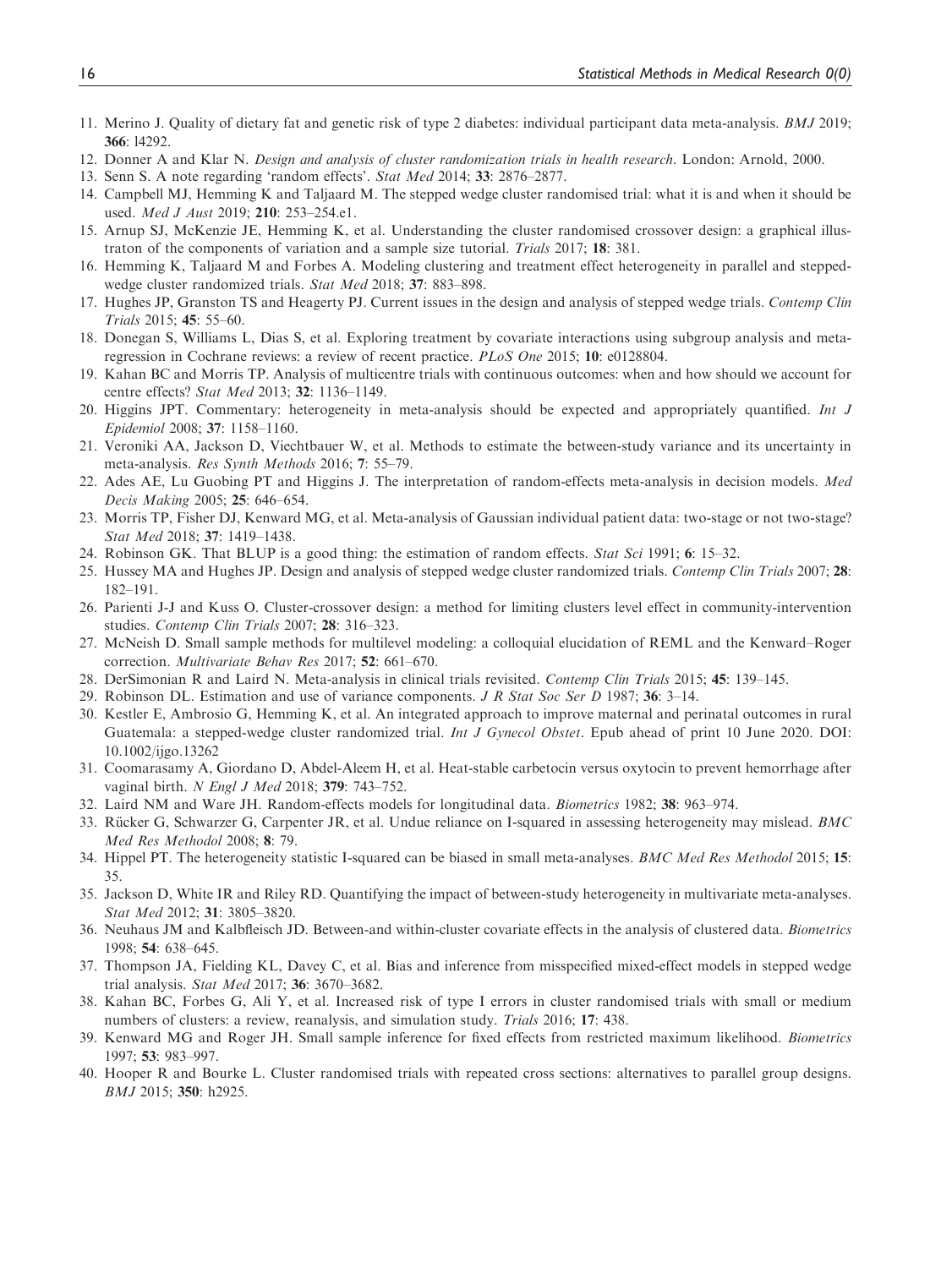# APPENDIX 1

## A.1 Derivation of I-squared from a one-stage mixed model

A.1.1 Individual patient data meta-analysis (or multi-centre randomized trial) Under the model

$$
y_{ijs} = \mu + x_{ijs}\theta + \alpha(C)_j + x_{ijs}\alpha(CT)_j + e_{ijs}
$$
  
\n
$$
e_{ijs} \sim N[0, \sigma_e^2]
$$
\n(19)

Recall that  $y_{ijs}$  is the outcome for individual i  $(i = 1 ... m_j)$  in study j  $(j = 1 ... K)$  in arm s  $(s = 0, 1)$ . Furthermore,  $\mu$  is the mean under the control condition;  $x_{ijs}$  is the treatment indicator (1: treatment; 0: control);  $\alpha(C)_j$  a random intercept for study *j*, with variance  $\tau_C^2$ ;  $\alpha(CT)_j$  is a random interaction (with variance  $\tau_{CT}^2$ ) and  $e_{ijs}$  a residual error term with variance  $\sigma_e^2$ . Now  $m_j$  represents the number of measurements per arm in each study such that the sample size per study is  $M_j = 2m_j$ . The total sample size across all studies is therefore  $\sum_j M_j$ .

The estimated treatment effect for the *jth* study is

 $\hat{\theta}_j = \bar{Y}_{j1} - \bar{Y}_{j0}$ 

where we use the notation  $\bar{Y}_{.js}$  to denote averaged over observations within a study and where

$$
\overline{Y}_{j1} = \mu + \theta + \alpha(C)_j + \alpha (CT)_j + \overline{e}_{j1}
$$
  

$$
\overline{Y}_{j0} = \mu + 0 + \alpha(C)_j + 0 + \overline{e}_{j0}
$$

so

$$
\hat{\theta}_j = \theta + \alpha (CT)_j + \bar{e}_{j1} - \bar{e}_{j0}
$$

So, the treatment effect for the *jth* study is equal to the true treatment effect  $(\theta)$ , plus a random component for the treatment effect varying between studies  $(\alpha (CT)_j)$  and plus the within-study error  $(\bar{e}_{j1} - \bar{e}_{j0})$ . We can then derive an estimate of the variance of the within-study treatment effect

$$
var(\bar{e}_{j1} - \bar{e}_{j0}) = var\left(\frac{\sum_{i=1}^{m_j} e_{ij1}}{m_j}\right) + var\left(\frac{\sum_{i=1}^{m_j} e_{ij0}}{m_j}\right)
$$

$$
var(\bar{e}_{j1} - \bar{e}_{j0}) = 2\frac{\sigma_e^2}{m_j}
$$

Therefore the I-squared is

$$
I^{2} = \frac{\tau_{CT}^{2}}{\tau_{CT}^{2} + 2K\sigma_{e}^{2} \sum_{j} \frac{1}{m_{j}}} = \frac{\tau_{CT}^{2}}{\tau_{CT}^{2} + 2\frac{\sigma_{e}^{2}}{m}}
$$
(20)

where  $\bar{m}$  is the harmonic mean of the study sizes (=  $K\sum_{j}$ 1  $\frac{1}{m_j}$ ). Now, making an assumption that the sample size observed in each study and under control and intervention condition is  $m$  then

$$
var(\bar{e}_{.j1} - \bar{e}_{.j0}) = \frac{\sum_{i=1}^{m} var(e_{ij1})}{m^2} + \frac{\sum_{i=1}^{m} var(e_{ij2})}{m^2}
$$

$$
var(\bar{e}_{.j1} - \bar{e}_{.j0}) = \frac{2\sigma_e^2}{m}
$$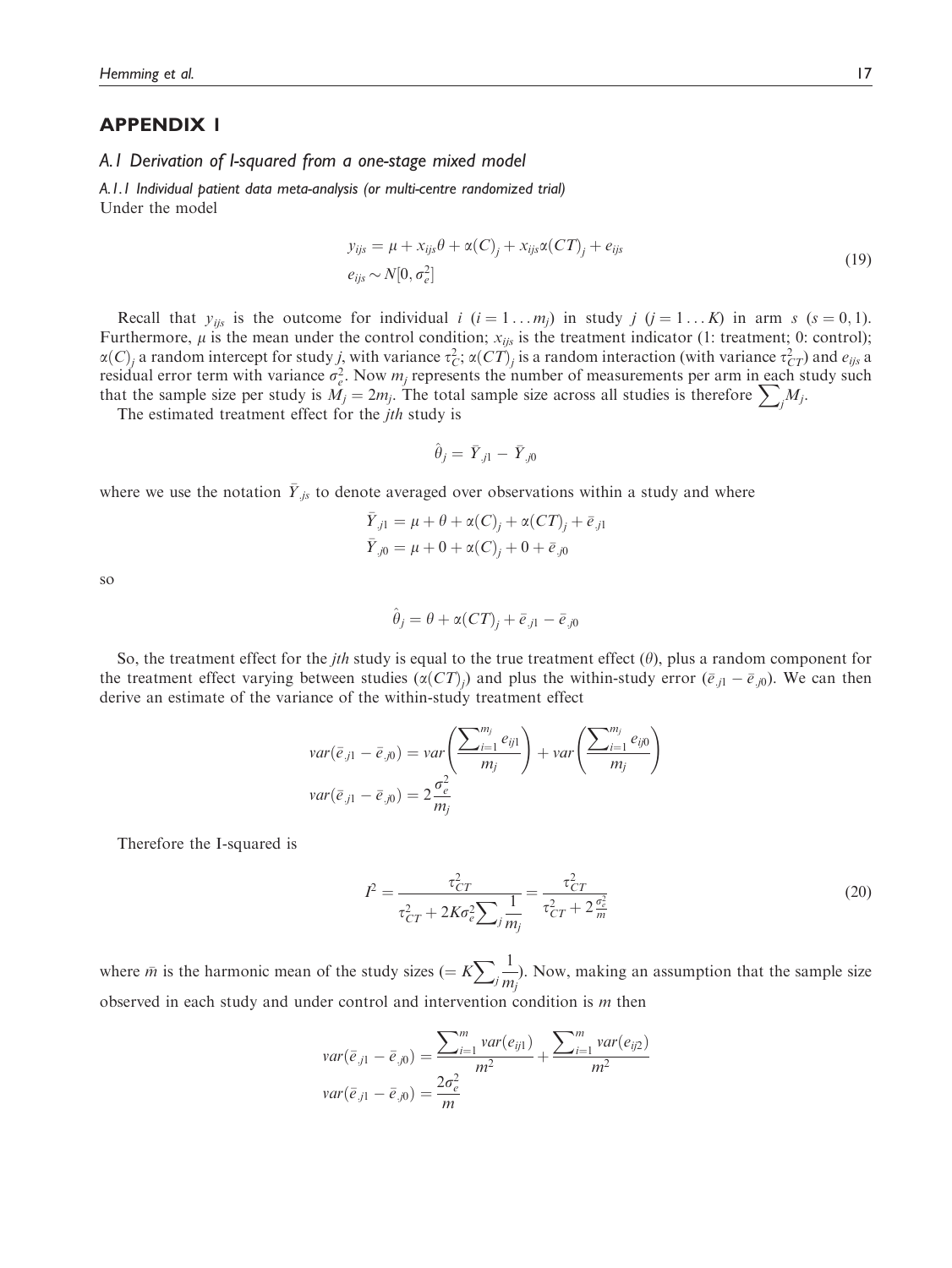So, averaging across the  $K$  studies, the I-squared is

$$
I^2 = \frac{Var(\alpha(CT))}{Var(\alpha(CT) + \frac{2Var(e)}{m})} = \frac{\tau_{CT}^2}{\tau_{CT}^2 + \frac{2\sigma_e^2}{m}}
$$
(21)

A.2.1 Cross-over cluster trials Under the model

$$
y_{ijs} = \mu + x_{js}\theta + \alpha(C)_j + x_{js}\alpha(CT)_j + \phi_s + e_{ijs}
$$
  
\n
$$
e_{ijs} \sim N[0, \sigma_e^2]
$$
\n(22)

Recall that  $y_{ijs}$  is the outcome for individual  $i$  ( $i = 1 \dots m_{is}$ ) in cluster  $j$  ( $j = 1 \dots K$ ) at time point  $s$  ( $s = 1 \dots S$ ). Furthermore,  $\mu$  is the mean under the control condition in the first period;  $x_{is}$  is the treatment indicator (1: treatment; 0: control);  $\phi_s$  is a fixed categorical effect for measurements taken in period s (with  $\phi_1 = 0$  for identifiablity);  $\alpha(C)_j$  is a random intercept for cluster *j*, with variance  $\tau_C^2$ ;  $\alpha(CT)_j$  is a random interaction (with variance  $\tau_{CT}^2$ ); and  $e_{ijs}$  is a residual error term with variance  $\sigma_e^2$ . Now  $m_{js}$  represents the number of measurements in each cluster-period such that  $M_j = \sum_s m_{js}$ . The total sample size across all clusters is therefore  $\sum_j M_j$ .

The estimated treatment effect for the *jth* study is

$$
\hat{\theta}_j = \bar{Y}_{j(x_{js}=1)} - \bar{Y}_{j(x_{js0}=0)}
$$

where

$$
\bar{Y}_{j(x_{j\bar{s}}=1)} = \mu + \theta + \alpha(C)_{j} + \alpha (CT)_{j} + \bar{\phi}_{j1} + \bar{e}_{j1}
$$
\n
$$
\bar{Y}_{j(x_{j\bar{s}}=0)} = \mu + 0 + \alpha(C)_{j} + 0 + \bar{\phi}_{j0} + \bar{e}_{j0}
$$

and where  $\bar{\phi}_{j1}$  represents the average (weighted by the number of periods cluster j spends in the intervention condition) period effect under the intervention condition (and receptively under the control condition), so

$$
\hat{\theta}_j = \theta + \alpha (CT)_j + \bar{\phi}_{j1} - \bar{\phi}_{j0} + \bar{e}_{j1} - \bar{e}_{j0}
$$

So, the treatment effect for the *jth* cluster is equal to the true treatment effect  $(\theta)$ , plus an adjustment for time confounding, plus a random component for the treatment effect varying between clusters  $(\alpha (CT)_j)$ and plus the within-cluster error  $(\bar{e}_{j1} - \bar{e}_{j0})$ . We ignore period effects in what follows, as these are fixed effects.

Introducing a new notation,  $s_i$  to denote number of time periods that cluster *j* is observed under the intervention condition, we can then derive an estimate of the variance of the within-cluster treatment effect

$$
var(\bar{e}_{j1} - \bar{e}_{j0}) = var\left(\frac{\sum_{s=1}^{s_j} \sum_{i=1}^{m_{js}} e_{ij1}}{m_{js}s_j}\right) + var\left(\frac{\sum_{s_j+1}^{s_j} \sum_{i=1}^{m_{js}} e_{ij0}}{m_{js}(S-s_j)}\right)
$$

$$
var(\bar{e}_{j1} - \bar{e}_{j0}) = \frac{var\left(\sum_{s=1}^{s_j} \sum_{i=1}^{m_{js}} e_{ij1}\right)}{m_{js}^2s_j^2} + \frac{var\left(\sum_{s_j+1}^{s} \sum_{i=1}^{m_{js}} e_{ij0}\right)}{m_{js}^2(S-s_j)^2}
$$

$$
var(\bar{e}_{j1} - \bar{e}_{j0}) = \frac{\sum_{s=1}^{s_j} \sum_{i=1}^{m_{js}} \sigma_e^2}{m_{js}^2s_j^2} + \frac{\sum_{s_j+1}^{s_j} \sum_{i=1}^{m_{js}} \sigma_e^2}{m_{js}^2(S-s_j)^2}
$$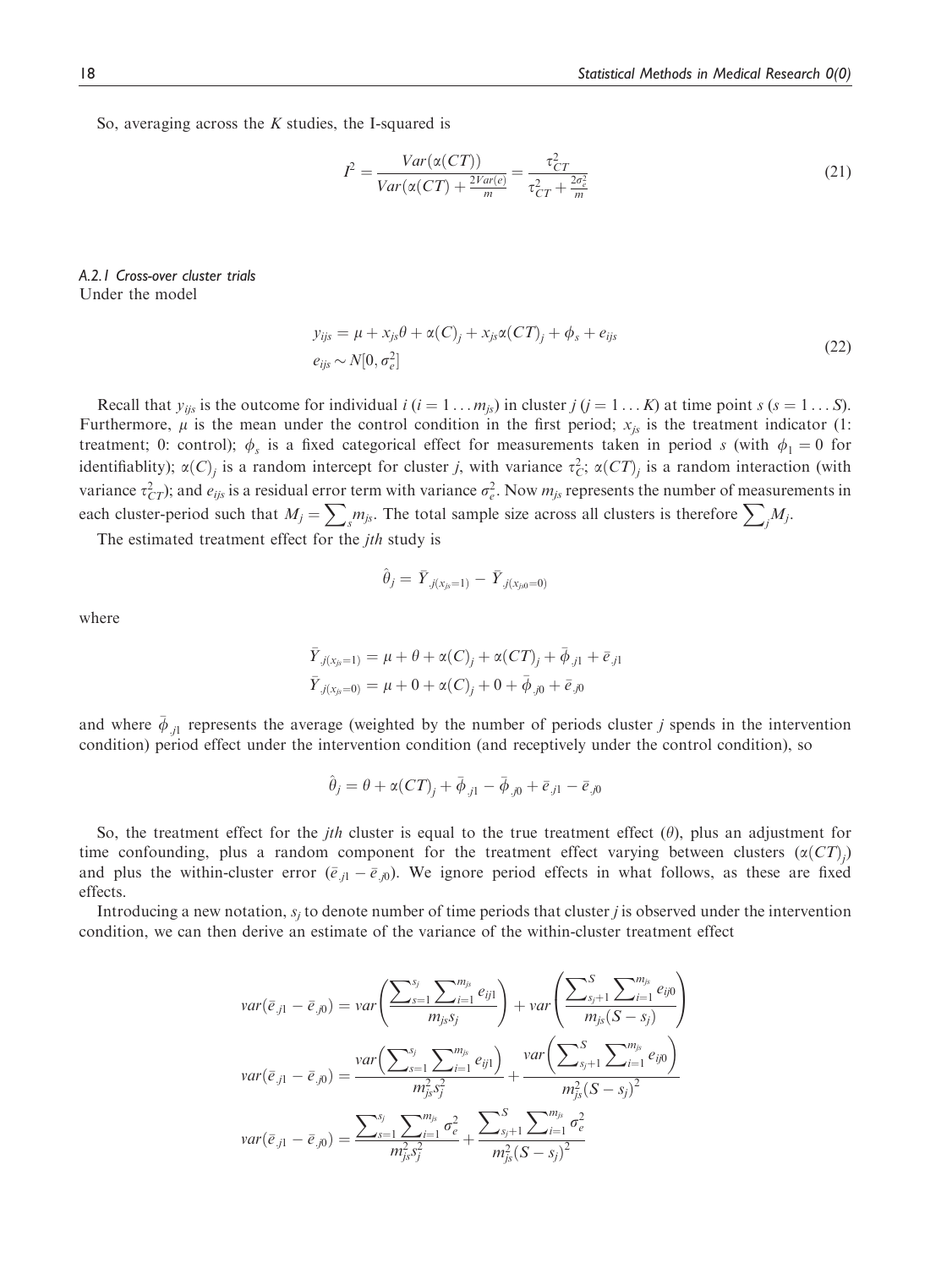Now making the approximation that each cluster-period size is  $m_i$ 

$$
var(\bar{e}_{j1} - \bar{e}_{j0}) = \frac{m_j s_j \sigma_e^2}{m_j^2 s_j^2} + \frac{m_j (S - s_j) \sigma_e^2}{m_j^2 (S - s_j)^2}
$$

$$
var(\bar{e}_{j1} - \bar{e}_{j0}) = \frac{\sigma_e^2}{m_j s_j} + \frac{\sigma_e^2}{m_j (S - s_j)}
$$

$$
var(\bar{e}_{j1} - \bar{e}_{j0}) = \frac{\sigma_e^2}{m_j} \left(\frac{1}{s_j} + \frac{1}{(S - s_j)}\right)
$$

So, averaging across the  $K$  clusters, the proposed I-squared is

$$
I^{2} = \frac{\hat{\tau}_{CT}^{2}}{\hat{\tau}_{CT}^{2} + \hat{\sigma}_{e}^{2} \sum_{j} \frac{1}{m_{j}} \left( \frac{1}{s_{j}} + \frac{1}{(S - s_{j})} \right)}
$$
(23)

Now, making an approximation and assuming that the average number of periods observed under the control and intervention condition is  $S/2$  then and also that the harmonic mean of the cluster-periods sizes is  $\bar{m}$ 

$$
var(\bar{e}_{.j1} - \bar{e}_{.j0}) = \sigma_e^2 \bar{m} \left( \frac{1}{s_j} + \frac{1}{(S - s_j)} \right)
$$

$$
var(\bar{e}_{.j1} - \bar{e}_{.j0}) \approx \sigma_e^2 \bar{m} \left( \frac{2}{S} + \frac{2}{S} \right)
$$

$$
var(\bar{e}_{.j1} - \bar{e}_{.j0}) \approx \frac{4\sigma_e^2}{\bar{m}S}
$$

So, the proposed I-squared is

$$
I^2 = \frac{Var(\alpha(CT))}{Var(\alpha(CT) + \frac{2Var(e)}{m})} = \frac{\tau_{CT}^2}{\tau_{CT}^2 + \frac{4\sigma_e^2}{mS}}
$$
(24)

Note that here the multiplier of  $\sigma_e$  is  $4/mS$  whereas it was  $2/m$  in the meta-analysis setting, and this is explained by how here S represents the number of time periods in the cluster cross-over design, and in the parallel setting S represents the number of arms; but in both cases the multiplier is  $4/SS$  where SS is the sample size in each study or centre. We also note that in the case of cluster-crossover trials, where each cluster spends approximately equal periods in the control and intervention arm that this approximated version of the I-squared should work well. In stepped-wedge trials and other cluster trials, where each cluster spends different numbers of periods exposed to intervention and control conditions, the non-approximated version of the I-squared statistic will be more appropriate. In cluster-cross over trials where cluster sizes vary, the exact approach might also be preferable as this allows for varying cluster sizes.

# APPENDIX 2

#### B.1 Two-stage and one-stage analysis code

```
****Two-stage approach
import excel "SimulatedIPDEstimates V2.xlsx, sheet("IPD) f irstrow
statsby _b _se, by(study) clear: regress y trt
set scheme s1mono
metan _b_trt _se_trt, random texts(120) nowt effect(mean difference) force xlabel(0.9, 3) nulloff
rfdist
metaan _b_trt _se_trt, reml//using REML//
```